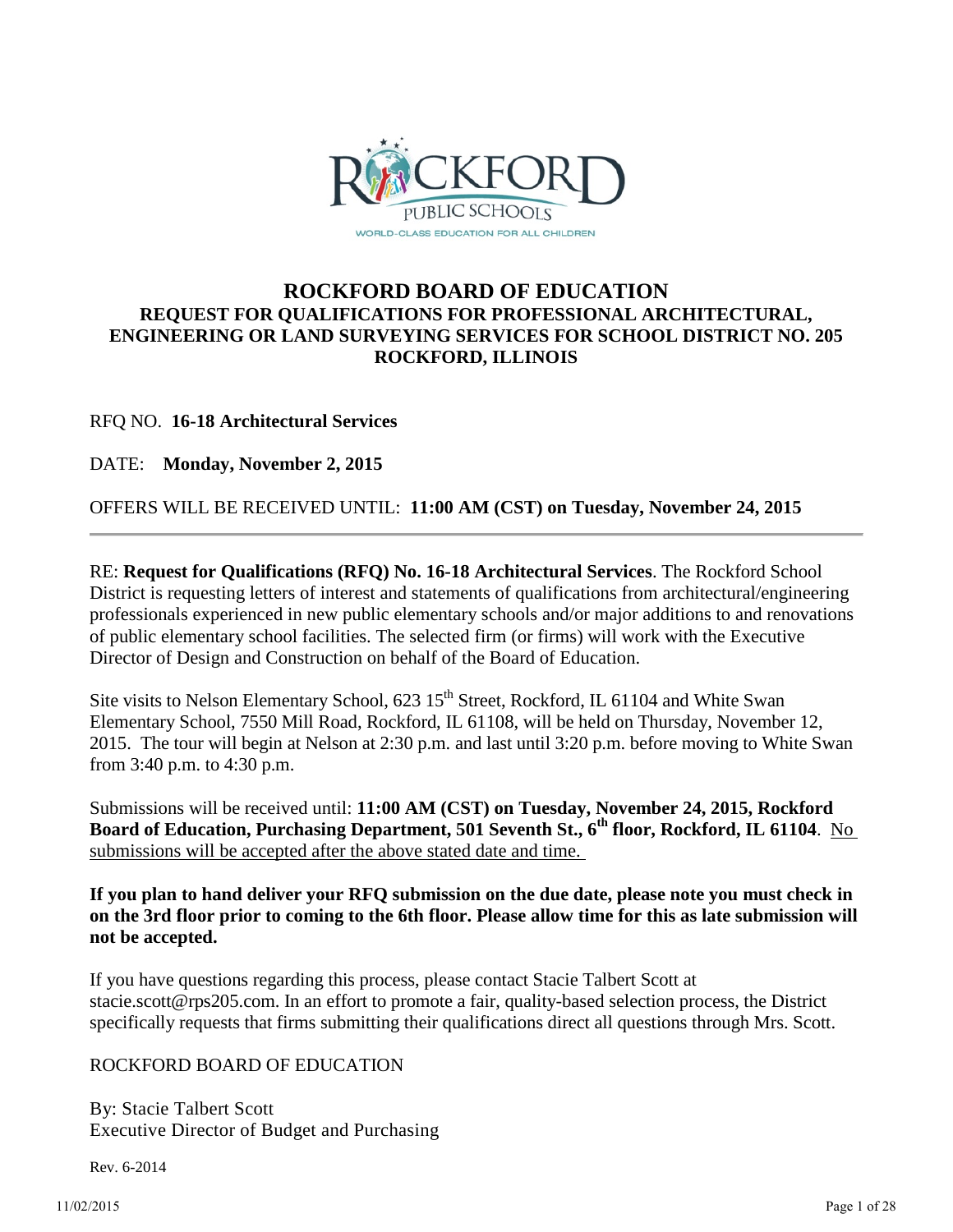#### **ROCKFORD BOARD OF EDUCATION**

#### **REQUEST FOR RFQ FOR PROFESSIONAL ARCHITECTURAL, ENGINEERING OR LAND SURVEYING SERVICES FOR SCHOOL DISTRICT NO. 205, ROCKFORD, ILLINOIS**

RFQ NO.: **16-18 Architectural Services**

DATE: **Monday, November 2, 2015** 

RESPONSE DUE DATE: **11:00 AM (CST) on Tuesday, November 24, 2015**

#### FOR PROFESSIONAL SERVICES SPECIFIED HEREIN. IF YOU DESIRE TO RESPOND TO THIS RFQ, PLEASE DO SO ON THE FORMS PROVIDED AND RETURN TO THIS OFFICE.

Addressed to: BOARD OF EDUCATION School District No. 205 501 Seventh Street,  $6^{th}$  Fl. Rockford, Illinois 61104

### **GENERAL CONDITIONS AND INSTRUCTIONS**

The Board of Education (hereinafter occasionally referred to as Board or District as the context may require) reserves the right to reject any or all submissions. One copy of this RFQ is enclosed for your convenience.

a.) Please return a copy of the required forms, the RFQ submittal, AND an electronic PDF version of the RFQ submittal (including all required forms) on a CD or flash drive in a SEALED envelope with the RFQ number, subject and your firm's name and address clearly indicated on the envelope. NOTE: FAXED or LATE RFQs are not acceptable and will be rejected as non-responsive.

 b.) Submissions to be addressed as follows: Rockford Public School District Purchasing Department 501 Seventh St., 6th Floor Rockford, IL 61104 Attn: Stacie Talbert Scott, Executive Director of Budgeting and Purchasing

Submissions in response to this RFQ will be evaluated pursuant to the provisions of the Local Governmental Professional Services Selection Act and the further criteria set forth in this RFQ. The District may at its discretion, enter into negotiations to obtain a contract at a fair and reasonable compensation. All rights are reserved by the Board of Education to evaluate submissions that in its judgment meets the needs or purposes intended and meet the evaluation criteria. Such decisions shall be final and not subject to recourse. **Responses to this RFQ SHALL NOT INCLUDE price information, estimates of costs or proposals in terms of dollars, hours required, percentage of construction cost, or any other measure of compensation.** 

Rev. 6-2014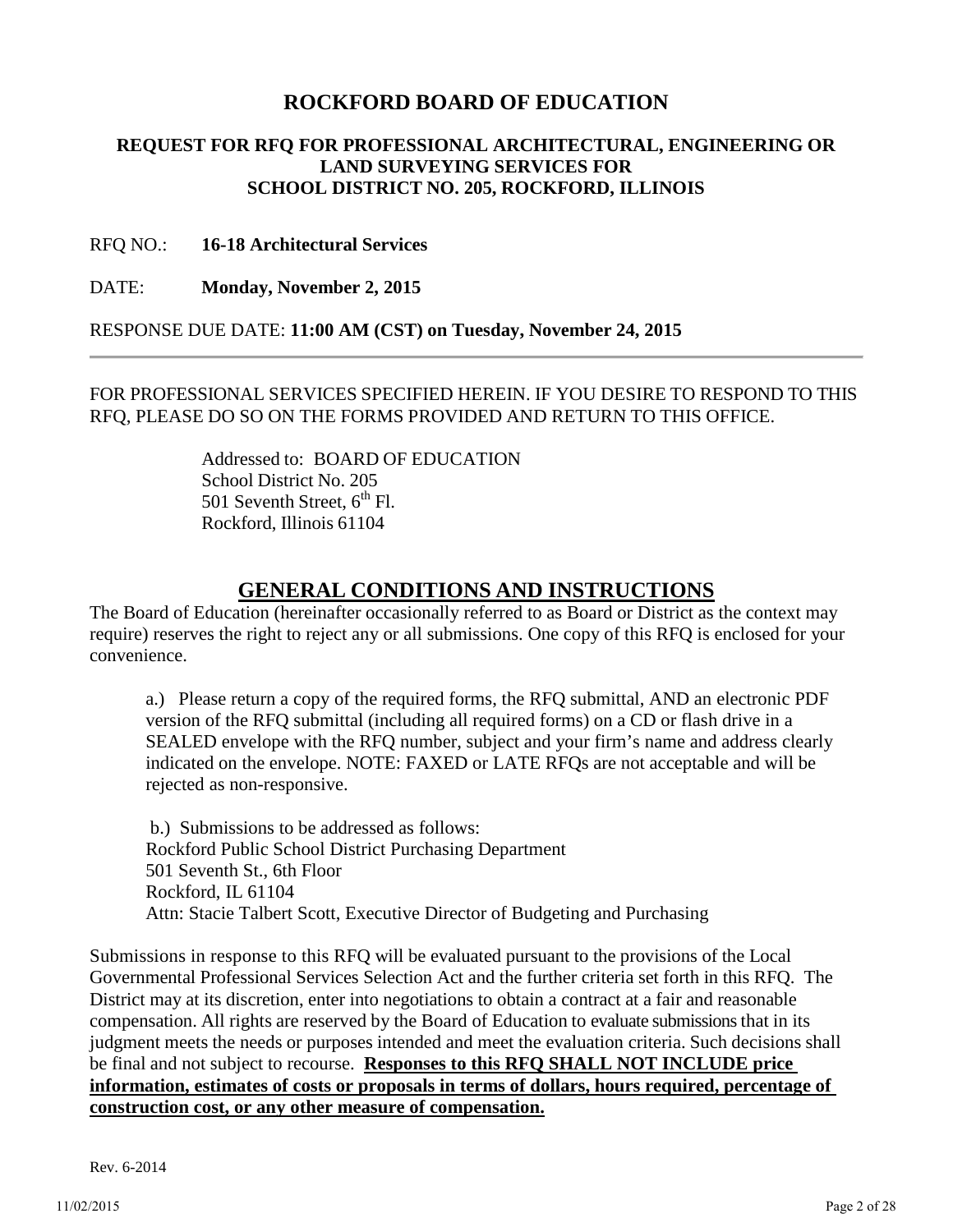Submissions in response to this RFQ shall constitute acceptance of and willingness to comply with all provisions of the Acts of the General Assembly of the State of Illinois relating to wages of laborers, preference to citizens of the United States and residence within the State of Illinois, and discrimination and intimidation of employees, the Equal Employment Opportunity requirements of the Illinois Human Rights Act, Federal statutes and the policies and procedures of the District. Firms submitting responses to this RFQ agree to comply in all respects with Federal, State, and local laws, ordinances and regulations pertaining to this RFQ and to the performance of the professional services for which this RFQ is issued. Provisions of applicable statutes enacted by governmental bodies having jurisdiction are hereby incorporated by reference and became a part of this RFQ.

Various statutes of the state of Illinois prohibit interest of School Board members in contracts and others prohibit interest of employees in contracts of the District as do District policies. Firms by submitting a response to this RFQ agree to refrain from entering into any contract with the District where a Board member or employee of the District has a prohibited interest.

Complete, sign and return the following forms: General Conditions and Instruction for All RFQs, RFQ Offer Form, Bid-Rigging Certification, Minority and Women-Owned Business Concern Representation, Certificate Regarding Debarment, Suspension, Ineligibility and Exclusion, Certificate Regarding Lobbying, OFAC Compliance, Vendor Conflict of Interest Disclosure Form, and any other required submittals.

Submissions may not be withdrawn after the official opening.

On the attached list, please type on the RFQ sheet(s) the information that is requested. If there is insufficient room for your information on this RFQ Sheet(s), please present data on a separate sheet (one item to a sheet).

Any interested party may examine the RFQ summary, if any, after the due date for submission of responses has expired. A RFQ summary will be available at the Board of Education Administration Building, Purchasing Department, 8:00 A.M., to 4:30 P.M., Monday through Friday.

Signature on RFQ Forms must be an actual signature. A stamped, facsimile, or typed signature may disqualify responses to the submission.

The above General Conditions and Instructions are applicable to all RFQs for Professional Architectural, Engineering and Land Surveying services. Additional Terms and Conditions and Specifications are supplied for each RFQ.

Please address all questions relative to any RFQ in writing to the Executive Director of Budgeting and Purchasing, Board of Education, 501 Seventh Street, Rockford, Illinois 61104 or stacie.scott@rps205.com. All request for information must be submitted at least three business days (Monday – Friday) prior to the RFQ due date and time. Responses to questions will be reviewed by the Purchasing Department and if a response or clarification to the RFQ is issued it will be issued via an amendment to the RFQ and published on the District website and, if applicable, Demand Star. Any request for information submitted after the deadline will not receive a response.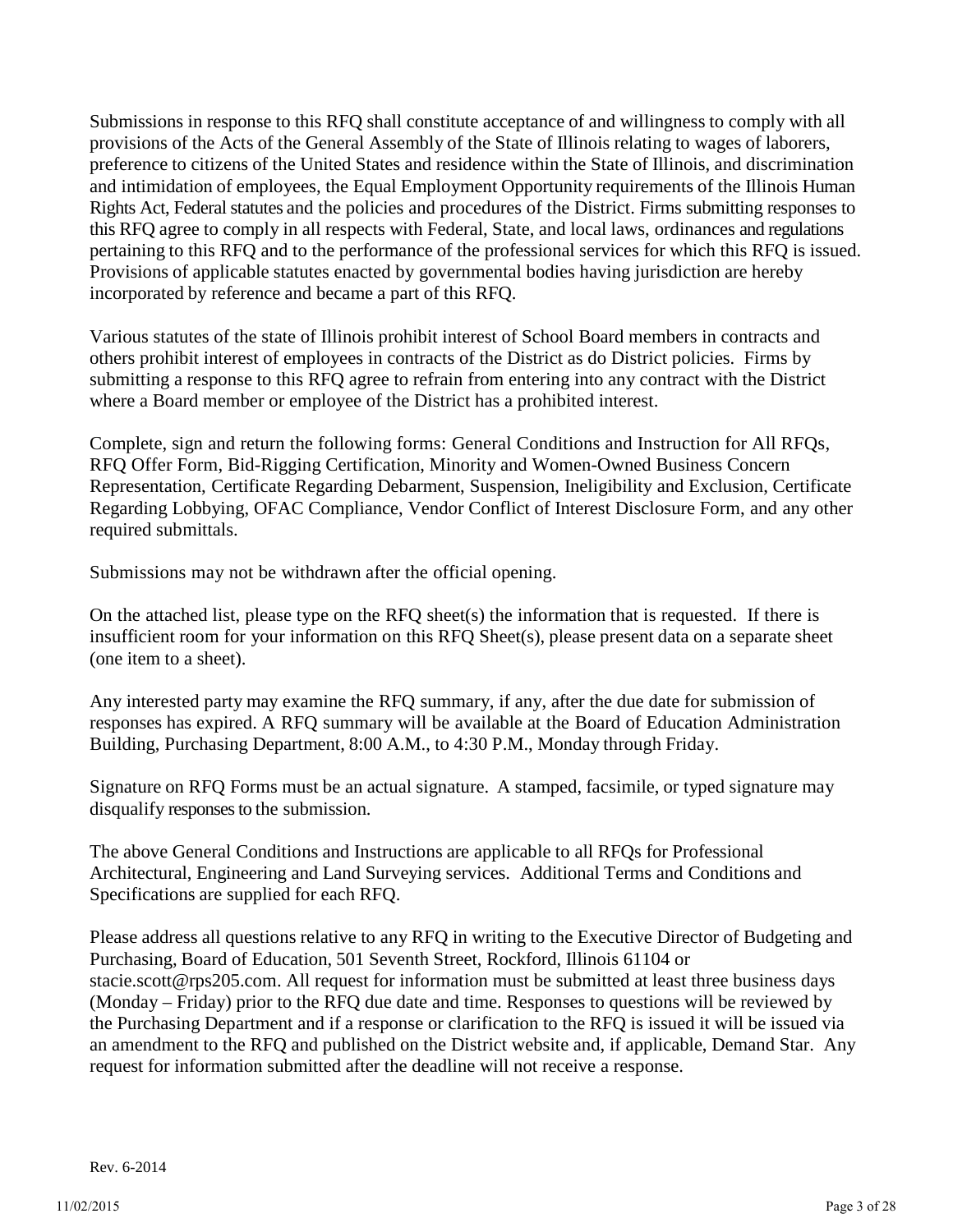**Under no circumstances may any respondent or its representative(s) contact any employee or representative of the Rockford Public Schools regarding this RFQ prior to the closing date, other than to the Purchasing staff provided above. Any violation of this condition may result in a Vendor being considered non-compliant and ineligible for award.** 

#### **THIS SECTION BELOW MUST BE COMPLETED IN FULL AND SIGNED, FAILURE TO COMPLY MAY RESULT IN DISQUALIFICATION.**

The undersigned hereby certifies that he/she has read and understands the contents of this solicitation.

#### **GENERAL CONDITIONS AND INSTRUCTIONS FOR ALL RFQS FORM:**

| <b>Address</b>             | Name of Firm                                                        |  |  |
|----------------------------|---------------------------------------------------------------------|--|--|
| City & State<br>Zip        | Signature of Authorized Representative                              |  |  |
| Area Code/Telephone Number | Federal Employer Identification or Social<br><b>Security Number</b> |  |  |
|                            |                                                                     |  |  |

E-Mail Address

Rev. 6-2014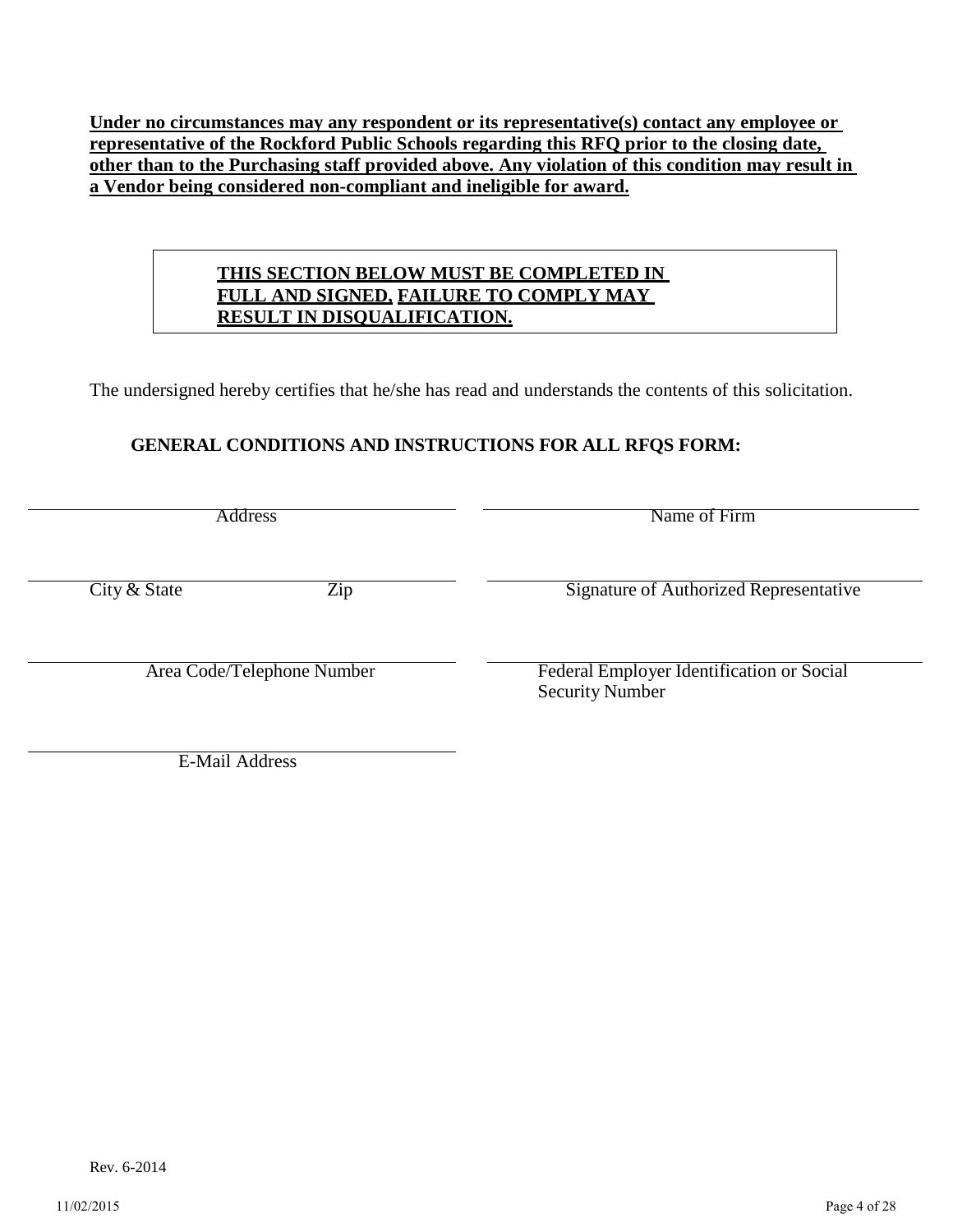# **LATE RESPONSES CANNOT BE ACCEPTED!**

| <b>RFQ NO.:</b>                    | $16-18$                       |  |  |  |
|------------------------------------|-------------------------------|--|--|--|
| <b>RESPONSE DUE DATE:</b>          | Tuesday, November 24, 2015    |  |  |  |
| TIME:                              | 11:00 AM (CDST)               |  |  |  |
| <b>DESCRIPTION:</b>                | <b>Architectural Services</b> |  |  |  |
| <b>ATTN: PURCHASING DEPT.</b>      |                               |  |  |  |
|                                    |                               |  |  |  |
|                                    |                               |  |  |  |
| DATED MATERIAL-DELIVER IMMEDIATELY |                               |  |  |  |
|                                    |                               |  |  |  |

# PLEASE CUT OUT AND AFFIX THIS RFQ LABEL TO THE OUTERMOST ENVELOPE OF YOUR SUBMISSION TO HELP ENSURE PROPER DELIVERY!

# LATE RESPONSES CANNOT BE ACCEPTED!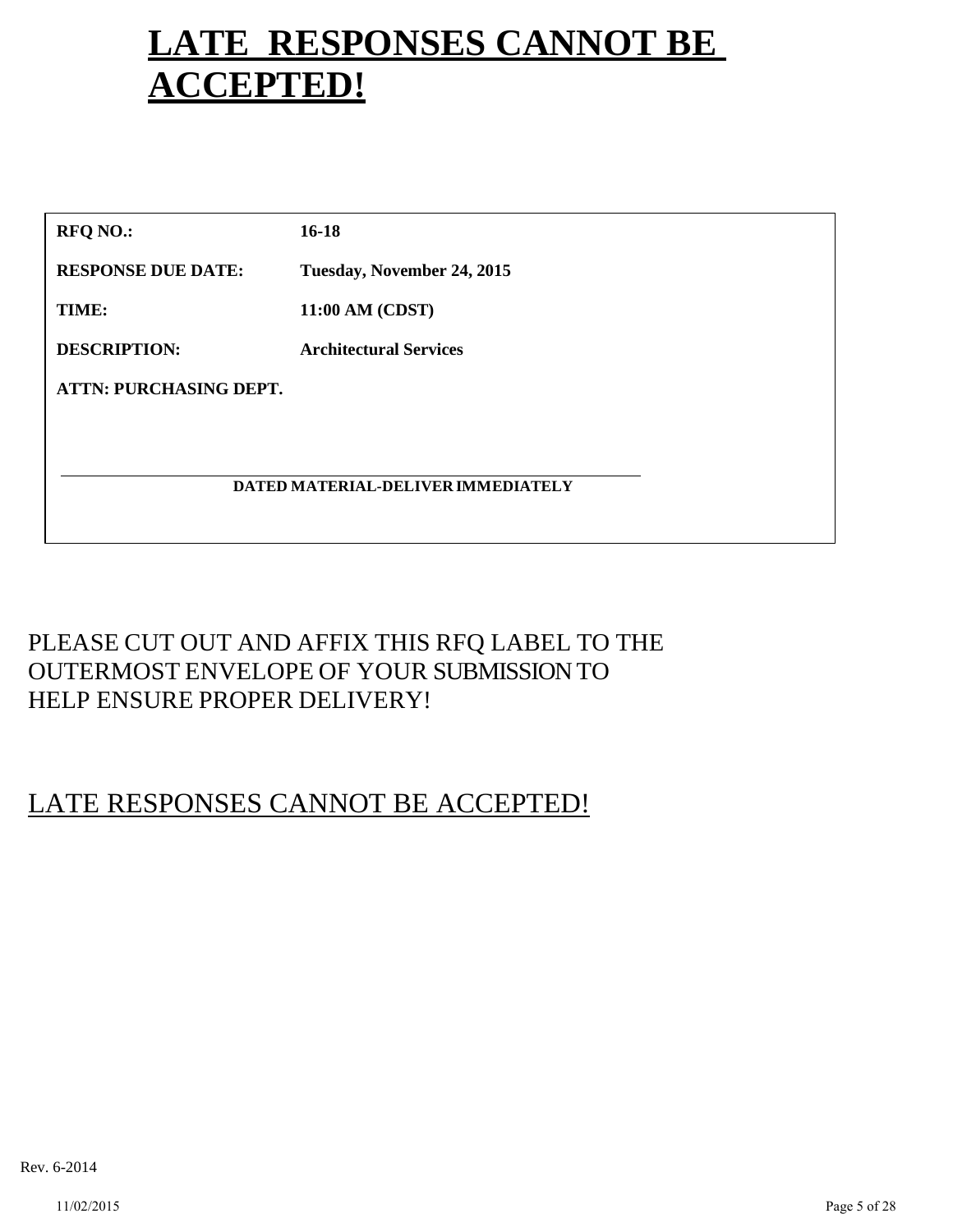#### **STATEMENT OF NO INTEREST - RFQ**

NOTE: If you are unable to submit a response to this RFQ, please complete and return this form immediately.

**We, the undersigned, have declined to submit a response on:**

#### **RFQ No. & Name: RFQ 16-18 Architectural Services**

|                 | We are unable to submit a proposal for this work due to the following:                                                             |                     |                               |              |  |
|-----------------|------------------------------------------------------------------------------------------------------------------------------------|---------------------|-------------------------------|--------------|--|
|                 | Too busy at this time                                                                                                              |                     | Unable to meet specifications |              |  |
|                 | Bond requirement                                                                                                                   |                     | Not engaged in this type work |              |  |
|                 | Insurance requirement                                                                                                              |                     | Site location too distant     |              |  |
|                 | Length of time required to obtain payment                                                                                          |                     |                               |              |  |
|                 | Project is ________ too large _______ too small                                                                                    |                     |                               |              |  |
|                 | Remove us from your 's list for this commodity/service                                                                             |                     |                               |              |  |
|                 | Other (specify below)                                                                                                              |                     |                               |              |  |
|                 | Do you wish to be considered in the future for similar projects? ________ Yes ______ No                                            |                     |                               |              |  |
| <b>REMARKS:</b> |                                                                                                                                    |                     |                               |              |  |
|                 |                                                                                                                                    |                     |                               |              |  |
|                 |                                                                                                                                    |                     |                               |              |  |
|                 |                                                                                                                                    |                     |                               |              |  |
|                 |                                                                                                                                    |                     |                               |              |  |
|                 |                                                                                                                                    |                     |                               |              |  |
|                 |                                                                                                                                    |                     |                               |              |  |
|                 | Fax: $\qquad \qquad$                                                                                                               |                     |                               |              |  |
|                 |                                                                                                                                    |                     |                               |              |  |
|                 | Address: <u>(Street Address)</u>                                                                                                   | $\overline{(City)}$ | (State)                       | $(Zip-Code)$ |  |
|                 | Date:                                                                                                                              |                     |                               |              |  |
| Return to:      | Executive Director of Budgeting and Purchasing<br>Rockford Public School District<br>501 7 <sup>th</sup> St.<br>Rockford, IL 61104 |                     |                               |              |  |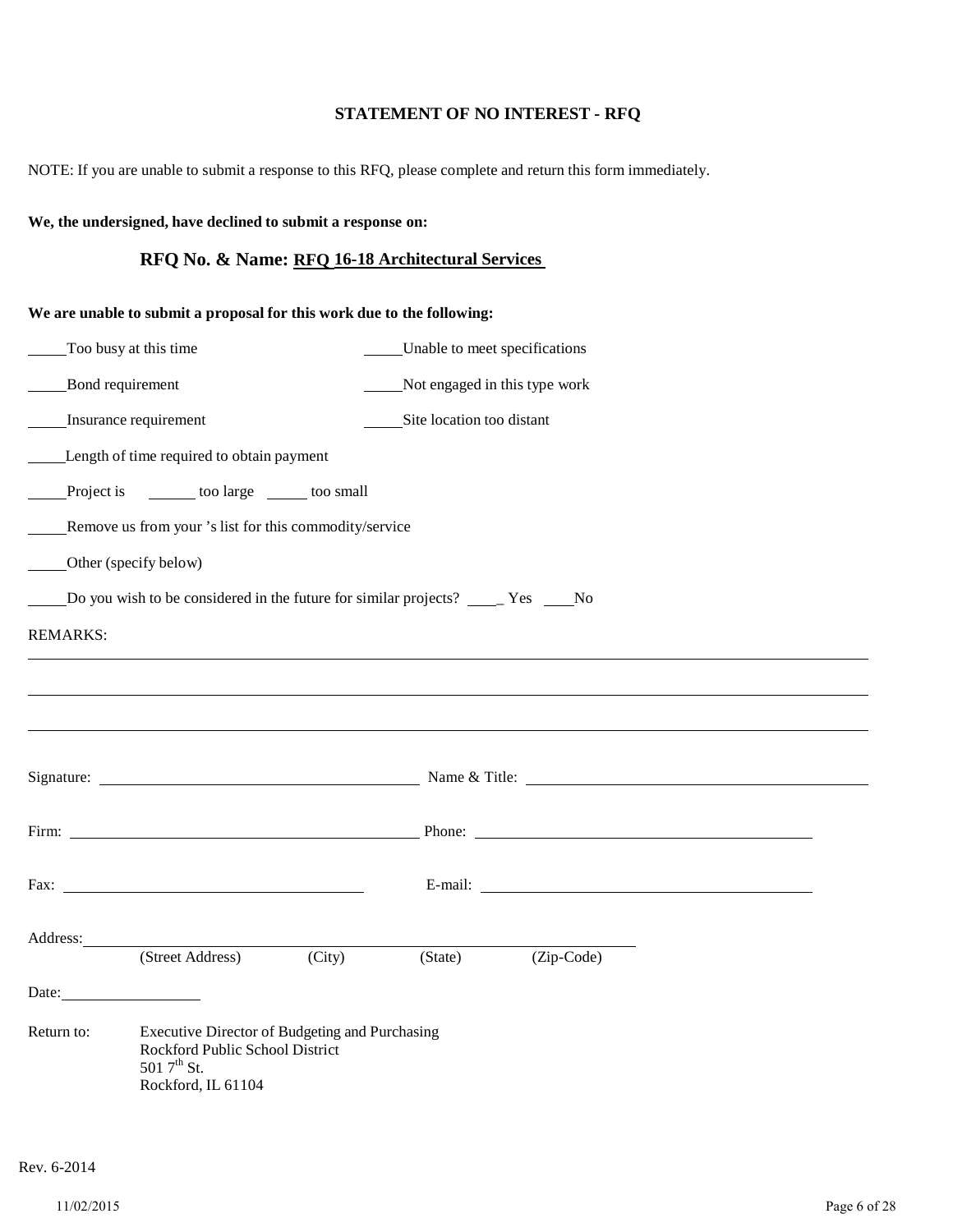#### **BID-RIGGING CERTIFICATION**

| I,              |              | , a duly authorized agent of                                                                           |
|-----------------|--------------|--------------------------------------------------------------------------------------------------------|
|                 | (Agent)      |                                                                                                        |
|                 |              | , do hereby certify that neither                                                                       |
|                 | (Contractor) |                                                                                                        |
|                 |              | nor any individual presently                                                                           |
|                 | (Contractor) |                                                                                                        |
| affiliated with | (Contractor) | has been barred from bidding on a                                                                      |
|                 |              | public contract as a result of a violation of either Section 33E-3 (RFQ-rigging) or Section 33E-4 (RFQ |
|                 |              | rotating) of the Illinois Criminal Code, contained in Chapter 750, Article 5 of the Illinois Compiled  |
| Statutes.       |              |                                                                                                        |

Authorized Agent

**Contractor**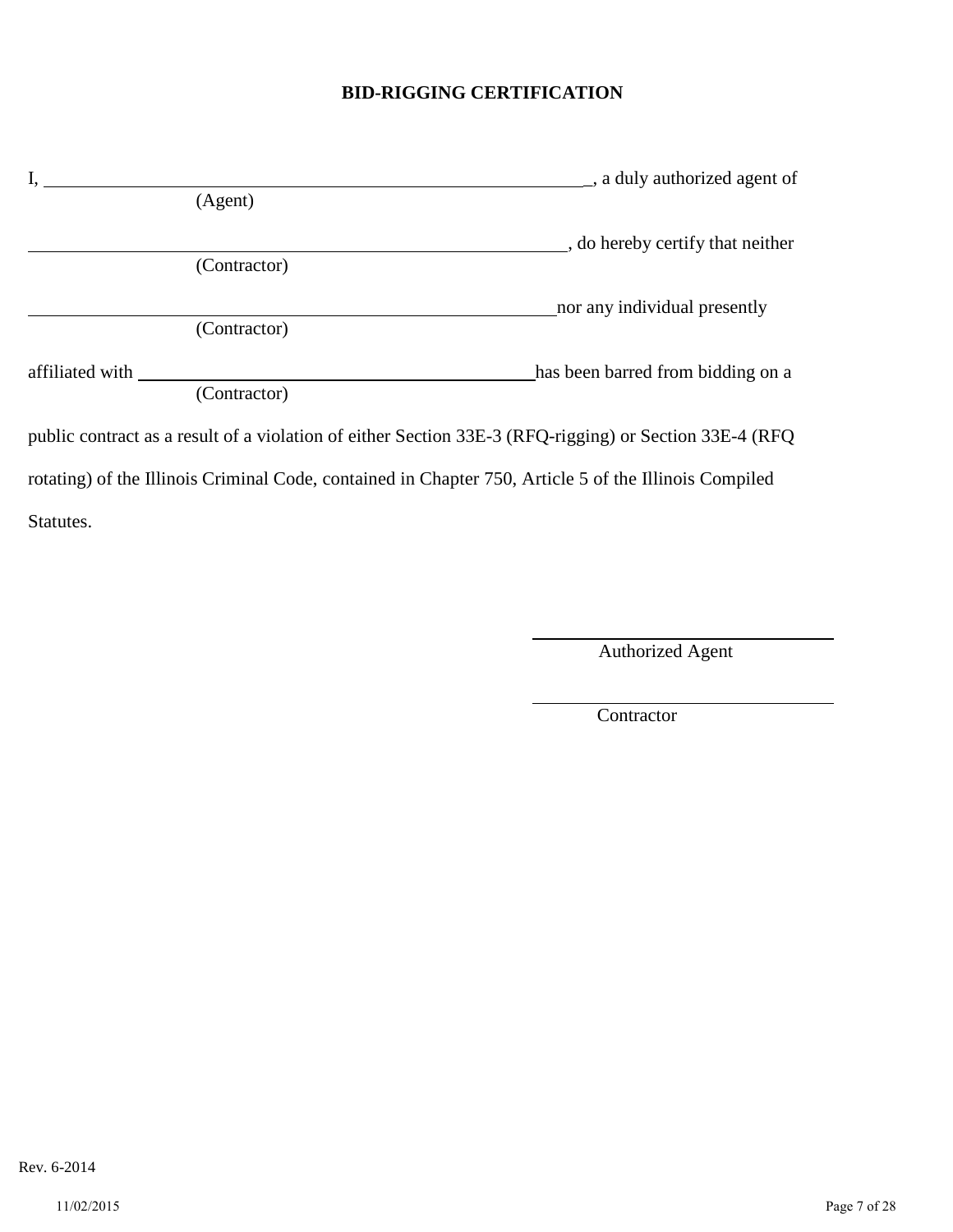#### **MINORITY AND WOMEN-OWNED BUSINESS CONCERN REPRESENTATION**

**Minority-Owned Business**: a minority-owned business concern means a business concern that: (1) is at least 51 percent unconditionally owned by one or more individuals who are considered to be a member of a minority group, or a publicly owned business having at least 51 percent of its stock unconditionally owned by one or more members of a minority group; and (2) has its management and daily business controlled and operated by one or more such individuals.

Individuals who certify that they are members of minority groups (African Americans, Hispanic Americans, Native Americans, Asian-Pacific Americans, Asian-Indian Americans, and other minorities) are to be considered minority-owned enterprises.

**Women-Owned Business**: a business that is at least 51 percent owned by a woman or women who also control and operate it.

"Control" in this referenced context means exercising the power to make policy decisions. "Operate" means being actively involved in the dayto-day management of the business.

The District shall rely on written representations of concerns regarding their status as minority/women-owned businesses.

#### **S MUST COMPLETE THE SECTION BELOW AND RETURN THIS FORM WITH THEIR RFQ. FAILURE TO DO SO MAY RENDER THE OFFEROR'S RFQ UNACCEPTABLE.**

| A. Representation.                            | The offeror represents that it is ( |                                          | $\lambda$ , is not ( | ) a minority-owned business concern.            |        |                  |
|-----------------------------------------------|-------------------------------------|------------------------------------------|----------------------|-------------------------------------------------|--------|------------------|
| B. Representation.                            | The offeror represents that it is ( |                                          | $\lambda$ , is not ( | ) a women-owned business concern.               |        |                  |
| C. Representation.                            | The offeror represents that it is ( |                                          |                      | ), is not () a disabled-owned business concern. |        |                  |
| Please Check Appropriate Box/Boxes            |                                     |                                          |                      |                                                 |        |                  |
| □ African American (AFRAM)                    |                                     | $\square$ Caucasian (CAUC)               |                      | $\Box$ Native American (NAAM)                   |        |                  |
| $\Box$ Hispanic American (HISP)               |                                     | $\Box$ Asian-Pacific (ASIAP)<br>American |                      | $\Box$ Asian-Indian (ASIAI)<br>American         |        |                  |
| $\Box$ Other<br>Please identify               |                                     | $\Box$ Woman Owned (W)                   |                      |                                                 |        |                  |
| Company Name                                  |                                     |                                          |                      |                                                 |        |                  |
|                                               |                                     |                                          |                      |                                                 |        | $\mathsf{Zip}\_$ |
| Phone # $\qquad \qquad$ Fax # $\qquad \qquad$ |                                     |                                          |                      |                                                 | FENW # |                  |
|                                               |                                     |                                          |                      |                                                 |        |                  |
|                                               |                                     |                                          |                      |                                                 |        |                  |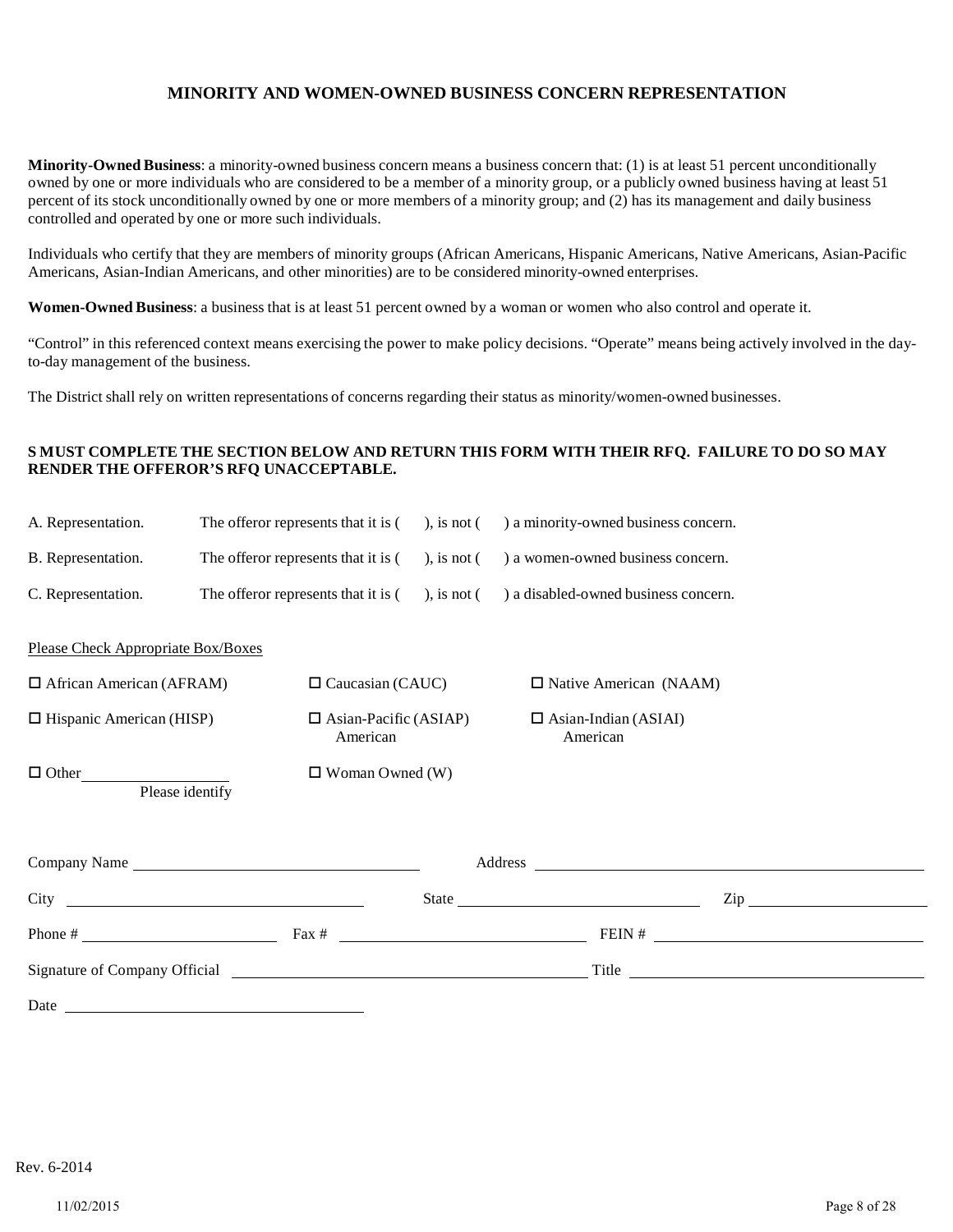#### **ILLINOIS STATE BOARD OF EDUCATION**

100 North First Street Springfield, IL 62777-0001

#### **CERTIFICATION REGARDING DEBARMENT, SUSPENSION, INELIGIBILITY, AND VOLUNTARY EXCLUSION LOWER TIER COVERED TRANSACTIONS**

This certification is required by the regulations implementing Executive Orders 12549 and 12689, Debarment and Suspension, 2 CFR 417 Subpart C Responsibilities of Participants Regarding Transactions. The regulations were published in the May 25, 2010 Federal Register (pages 29183-29189). Copies of the regulations may be obtained by contacting the Illinois State Board of Education.

#### **BEFORE COMPLETING CERTIFICATION, READ INSTRUCTIONS BELOW. CERTIFICATION**

The prospective lower tier participant certifies, by submission of this Certification, that:

(1) Neither it nor its principals are presently debarred, suspended, proposed for debarment, declared ineligible, or voluntarily excluded from participation in this transaction by any Federal department or agency;

(2) It will provide immediate written notice to whom this Certification is submitted if at any time the prospective lower tier participant learns its certification was erroneous when submitted or has become erroneous by reason of changed circumstances; (3) It shall not knowingly enter any lower tier covered transaction with a person who is debarred, suspended, declared ineligible, or voluntarily excluded from participation in this covered transaction, unless authorized by the department or agency with which this transaction originated;

(4) It will include the clause titled Certification Regarding Debarment, Suspension, Ineligibility, and Voluntary Exclusion— Lower Tier Covered Transactions, without modification, in all lower tier covered transactions and in all solicitations for lower tier covered transactions;

(5) The certifications herein are a material representation of fact upon which reliance was placed when this transaction was entered into; and

(6) Where the prospective lower tier participant is unable to certify to any of the statements in this certification, such prospective participant shall attach an explanation to this Certification.

| <b>Organization Name</b>                               | PR/Award Number or Project Name |
|--------------------------------------------------------|---------------------------------|
| Name of Authorized Representative                      | Title                           |
| <b>Original</b> Signature of Authorized Representative | Date                            |

#### **Instructions for Certification**

1. By signing and submitting this Certification, the prospective lower tier participant is providing the certifications set out herein. 2. If it is later determined that the prospective lower tier participant knowingly rendered an erroneous certification, in addition to other remedies available to the Federal government, the department or agency with which this transaction originated may pursue all available remedies, including suspension and/or debarment.

3. Except for transactions authorized under paragraph 3 above, if a participant in a covered transaction knowingly enters into a lower tier covered transaction with a person who is suspended, debarred, ineligible, or voluntarily excluded from participation in this transaction, in addition to other remedies available to the Federal government, the department or agency with which this transaction originated may pursue all available remedies, including suspension and/or debarment.

4. The terms covered transaction, debarred, suspended, ineligible, lower tier covered transaction, participant, person, primary covered transaction, principal, proposal, and voluntarily excluded, as used herein, have the meanings set out in the Definitions and Coverage sections of the rules implementing Executive Order 12549 and Executive Order 12689. You may contact the person to which this Certification is submitted for assistance in obtaining a copy of those regulations.

5. A participant in a covered transaction may rely upon a certification of a prospective participant in a lower tier covered transaction that it is not debarred, suspended, ineligible, or voluntarily excluded from the covered transaction, unless it knows the certification is erroneous. A participant may decide the method and frequency by which it determines the eligibility of its principals. Each participant may, but is not required to, check the "GSA Excluded Parties List System" at http://epls.arnet.gov/. 6. Nothing contained in the foregoing shall be construed to require establishment of a system of records in order to render in good faith the certification required herein. The knowledge and information of a participant is not required to exceed that which is normally possessed by a prudent person in the ordinary course of business dealings.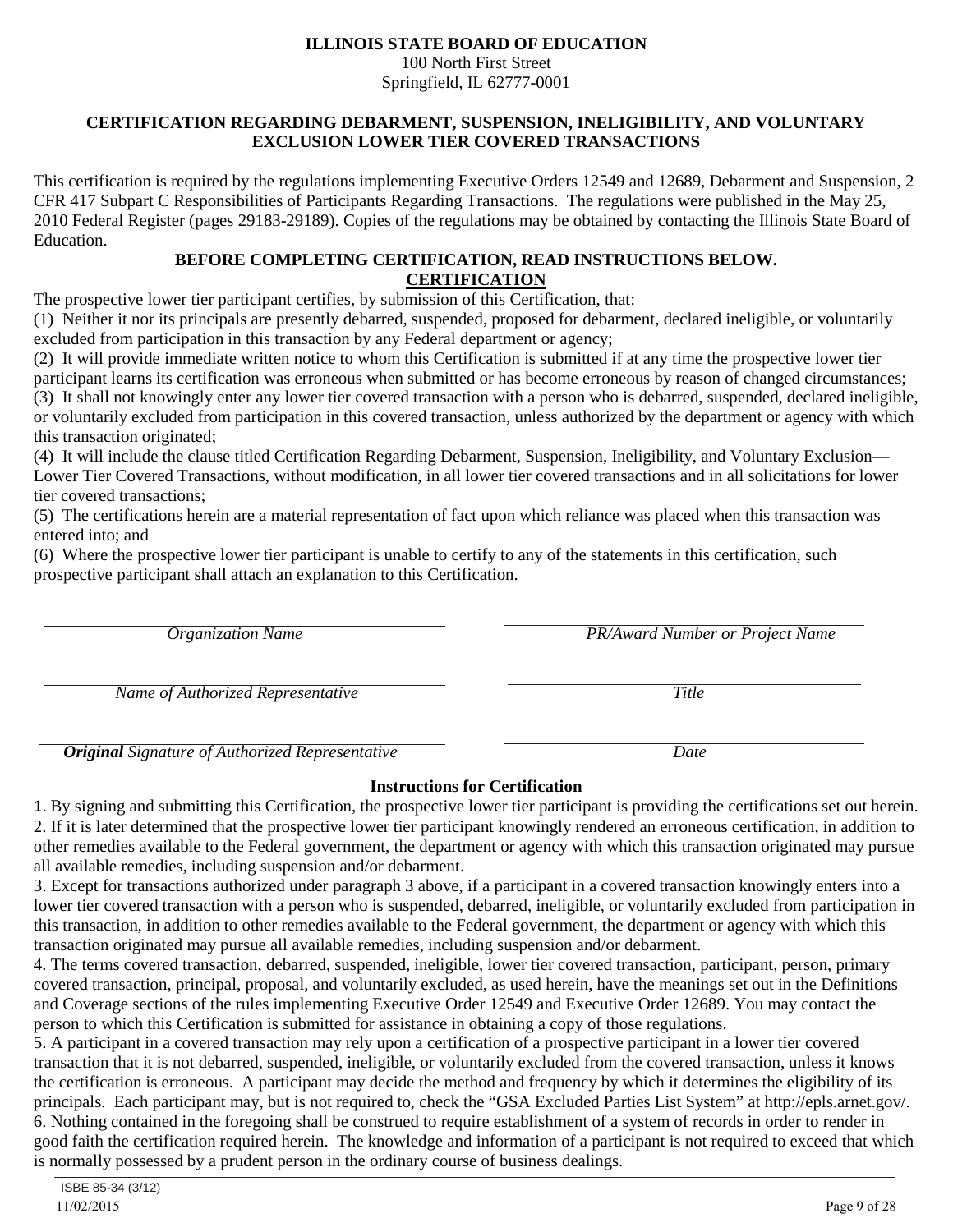# ISBE 85-36 (3/12)

# **CERTIFICATE REGARDING LOBBYING**

**ILLINOIS STATE BOARD OF EDUCATION** 100 North First Street Springfield, IL 62777-0001

The undersigned certifies, to the best of his or her knowledge and belief, that:

(1) No Federal appropriated funds have been paid or will be paid, by or on behalf of the undersigned, to any person for influencing or attempting to influence an officer or employee of an agency, a Member of Congress, an officer or employee of Congress, or an employee of a Member of Congress in connection with the awarding of any Federal contract, the making of any Federal grant, the making of any Federal loan, the entering into any cooperative agreement, and the extension, continuation, renewal, amendment, or modification of any Federal contract, grant, loan, or cooperative agreement.

(2) If any funds other than Federal appropriated funds have been paid or will be paid to any person for influencing or attempting to influence an officer or employee of any agency, a Member of Congress, an officer or employee of Congress, or an employee of a Member of Congress in connection with this Federal contract, grant, loan, or cooperative agreement, the undersigned shall complete and submit ISBE 85-37, "Disclosure of Lobbying Activities," in accordance with its instructions.

(3) The undersigned shall require that the language of this certification be included in the award documents for all sub-awards at all tiers (including subcontracts, sub-grants, and contracts under grants, loans, and cooperative agreements) and that all sub-recipients shall certify and disclose accordingly.

This certification is a material representation of fact upon which reliance was placed when this transaction was made or entered into. Submission of this certification is a prerequisite for making or entering into this transaction imposed by Section 1352, Title 31, U.S. Code. Any person who fails to file the required certification shall be subject to a civil penalty of not less than \$10,000 and not more than \$100,000 for each such failure.

 *Organization Name PR/Award Number or Project Name* 

*Name of Authorized Representative Title*

 *Original Signature of Authorized Representative Date*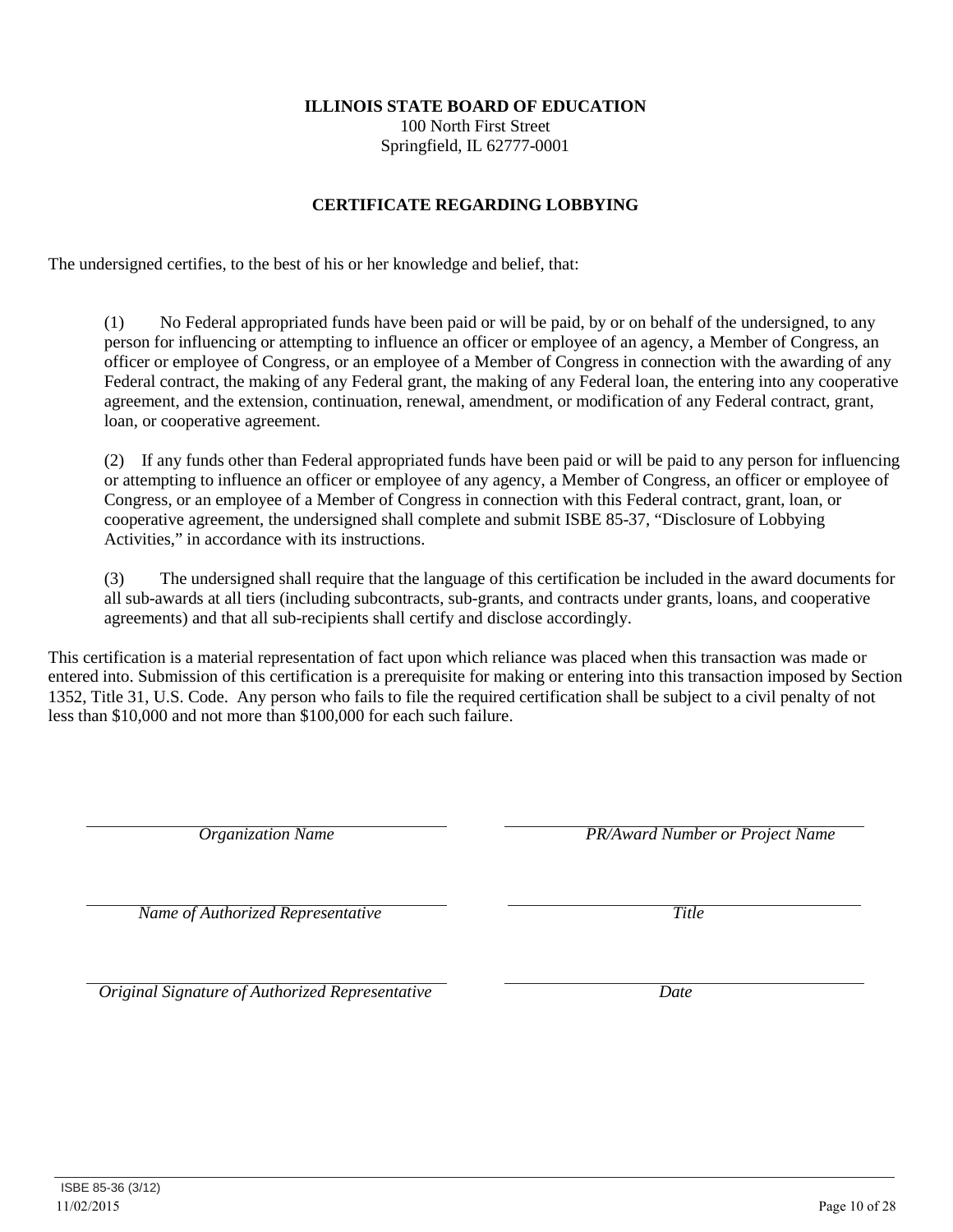# **OFAC Compliance**

# **RFQ No.:**

The undersigned hereby certifies and represents that products and/or services provided under any contract with the Rockford Public Schools resulting from this RFQ shall be in compliance with economic or trade sanctions or restrictions implemented by the United States government such as those administered by the Office of Foreign Assets Control ("OFAC") of the U.S. Department of the Treasury and shall not utilize or engage, for performance of any activities related to the products and/or services, any persons or entities that, (i) appear on OFAC's Specially Designated Nationals and Blocked Persons List ("SDN List"), as that list may be updated from time to time or any other similar list maintained by OFAC; (ii) are owned or controlled by any person or entities appearing on OFAC's SDN List, as that list may be updated from time to time or any other similar list maintained by OFAC; or (iii) are located in any country subject to U.S. economic or trade sanctions, such as those administered by OFAC.

 $\overline{a}$ 

 $\overline{a}$ 

 $\overline{a}$ Organization Name

l Name of Authorized Representative

Title

l

Original Signature of Authorized Representative

Date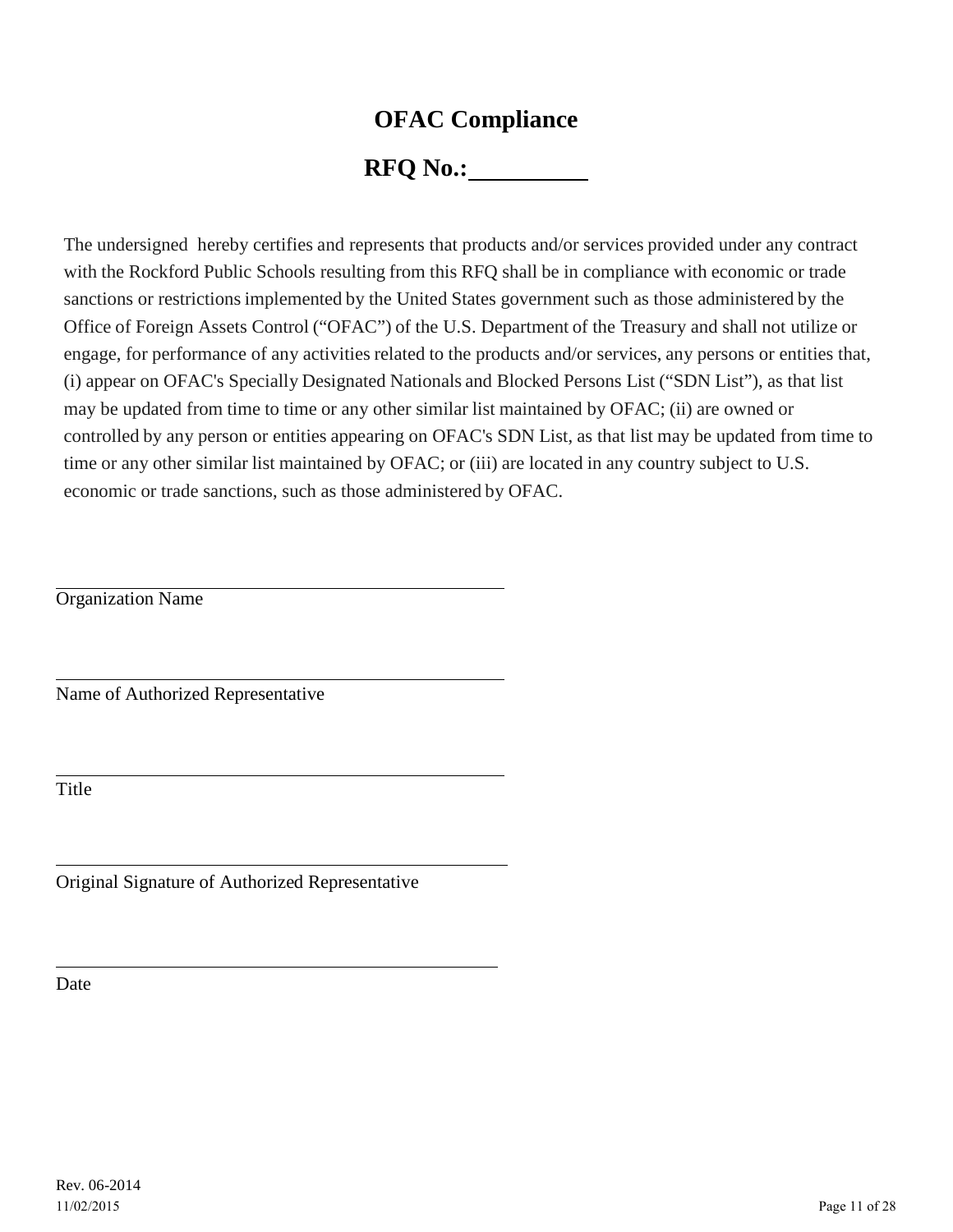## **VENDOR CONFLICT OF INTEREST DISCLOSURE FORM**

#### **DISCLOSURE STATEMENT:**

All businesses ("Vendors" or "Vendor" or "Vendor" s") that wish to conduct business with the Rockford Public Schools "RPS" must complete this form. Please note that all contracts with RPS are subject to RPS Code of Ethics which prohibits RPS employees and Board of Education members from having certain relationships with persons or entities conducting (or proposing to conduct) business with RPS and which limits the acceptance of gifts from Vendors. The entire Board Member Conflict of Interest Board Policy 2.100 and Board Policy 5.120 may be viewed at http://www2.rps205.com/District/BOE/Pages/GP-200.aspx. The Code and its definitions are incorporated by reference into this Disclosure Form. If a Vendor has a disclosable relationship, the Vendor should assume the relationship may pose a conflict of interest until notified to the contrary in writing by a RPS administrative staff member authorized to confirm that a determination has been made that a conflict does not exist. A principle of the Code of Ethics is to ensure that relationships do not influence any official decision or judgment of RPS employees or Board of Education members. Accordingly, disclosure also should be made for any person connected with Vendor (e.g., officer, director, partner, shareholder, employee,) that is likely to: (i) materially contribute to Vendor's preparation, drafting, or presentation of a proposal or RFQ for services and/or supplies, (ii) materially contribute to Vendor's negotiation of a contract with RPS, or (iii) perform material services under a contract with RPS. Below, these persons are referred to as "Disclosable Persons."

#### **CERTIFICATION:**

I hereby certify that, except as disclosed below, to Vendor's knowledge, there is no conflict of interest involving the Vendor named below that would violate the RPS Code of Ethics, including that: (a) after inquiry, neither Vendor nor any Disclosable Person is involved or engaged in any private business venture or enterprise, directly or indirectly, with any RPS employee or Board of Education member or his or her family member; (b) no RPS employee or Board member or his or her family member owns or has a material personal financial interest (directly or indirectly) in Vendor or is engaged in a material personal business transaction with Vendor; and (c) no RPS employee or board of Education member or his or her family is employed by Vendor.

I further certify that neither the Vendor nor anyone acting on its behalf has requested that any RPS employee or RPS Board of Education member exert any influence to secure the award of this RFQ to the Vendor. Furthermore, no RPS Board of Education member, employee or agent has offered to influence to secure the award of this RFQ to the Vendor

#### **VENDOR INFORMATION:**

| Vendor Name:               |  |  |
|----------------------------|--|--|
| Vendor Address:            |  |  |
|                            |  |  |
|                            |  |  |
| <b>Vendor Phone Number</b> |  |  |
| Vendor Email:              |  |  |
| Vendor FEIN:               |  |  |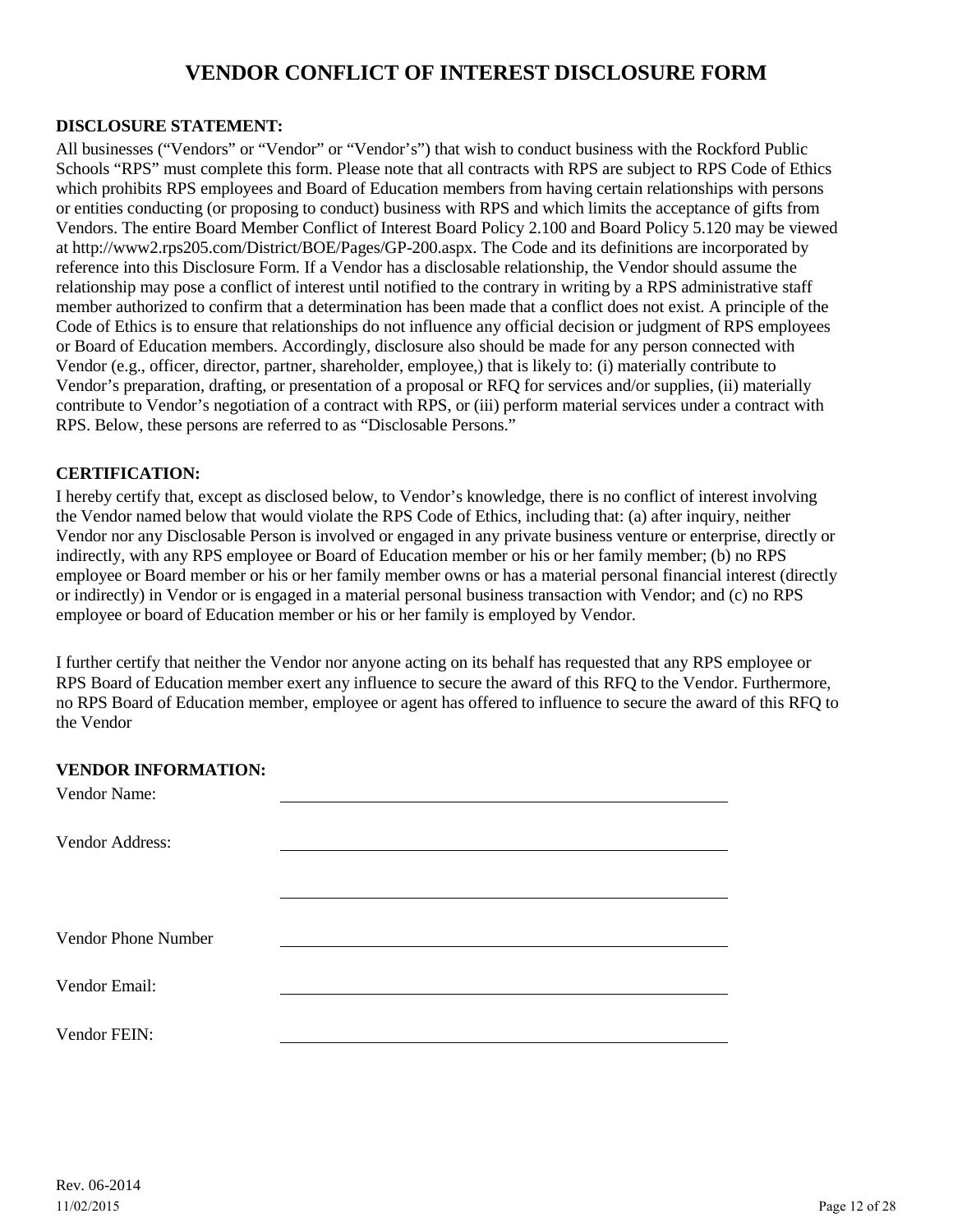#### **ROCKFORD PUBLIC SCHOOLS**

## **VENDOR CONFLICT OF INTEREST DISCLOSURE FORM**

#### **DISCLOSURE STATEMENT:**

ı

| I BELIEVE THE VENDOR NAMED ABOVE DOES have a potential conflict(s) of interest with a current RPS<br>employee(s), or RPS Board of Education member(s).                                                                                                                                                                 |  |  |  |  |
|------------------------------------------------------------------------------------------------------------------------------------------------------------------------------------------------------------------------------------------------------------------------------------------------------------------------|--|--|--|--|
| YES, the above statement is true.                                                                                                                                                                                                                                                                                      |  |  |  |  |
| NO, the above statement is <b>NOT</b> true.                                                                                                                                                                                                                                                                            |  |  |  |  |
| If you checked "YES" above, please provide the following information:                                                                                                                                                                                                                                                  |  |  |  |  |
| List all the Name(s) of RPS employee(s), RPS Board of Education member(s), or RPS employees' or RPS Board of<br>Education's family member(s) with whom there may be a conflict of interest:                                                                                                                            |  |  |  |  |
| $1.$ $\frac{1}{2}$ $\frac{1}{2}$ $\frac{1}{2}$ $\frac{1}{2}$ $\frac{1}{2}$ $\frac{1}{2}$ $\frac{1}{2}$ $\frac{1}{2}$ $\frac{1}{2}$ $\frac{1}{2}$ $\frac{1}{2}$ $\frac{1}{2}$ $\frac{1}{2}$ $\frac{1}{2}$ $\frac{1}{2}$ $\frac{1}{2}$ $\frac{1}{2}$ $\frac{1}{2}$ $\frac{1}{2}$ $\frac{1}{2}$ $\frac{1}{2}$ $\frac{1}{$ |  |  |  |  |
| $2.$ $\overline{\phantom{a}}$                                                                                                                                                                                                                                                                                          |  |  |  |  |
|                                                                                                                                                                                                                                                                                                                        |  |  |  |  |
| Provide a brief description of the nature of the potential conflict(s) of interest:                                                                                                                                                                                                                                    |  |  |  |  |
|                                                                                                                                                                                                                                                                                                                        |  |  |  |  |
|                                                                                                                                                                                                                                                                                                                        |  |  |  |  |
|                                                                                                                                                                                                                                                                                                                        |  |  |  |  |

#### **SIGNATURE:**

By my signature below, I certify that I am the Authorized Representative of the VENDOR named above and that all of the information provided above by signor is true and complete to the best of the signor's knowledge:

 $\overline{a}$ Print the Name of the Vendor's Authorized Representative Print the Position Title of the Vendor's Authorized

Representative

Signature of the Vendor's Authorized Representative Date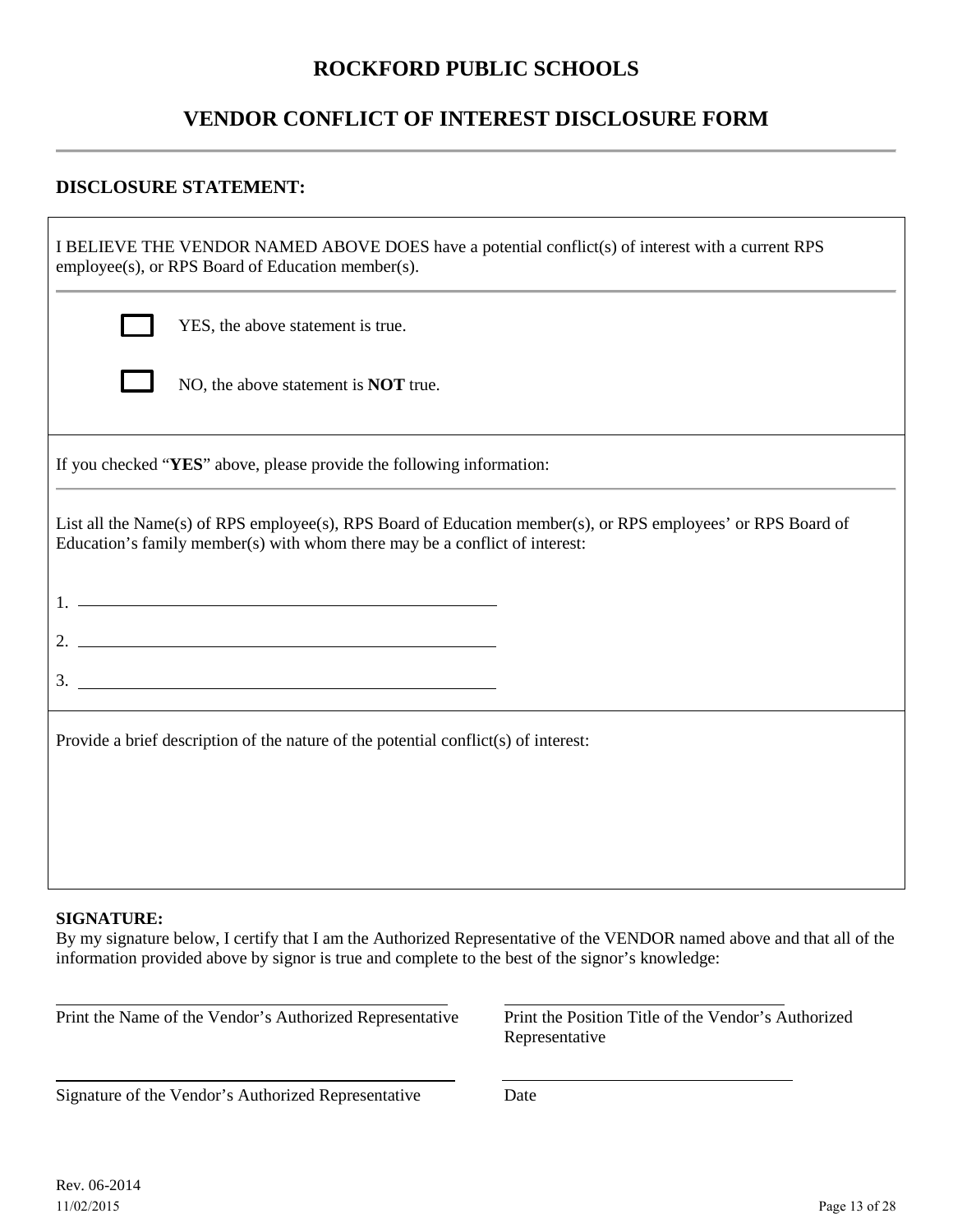#### **ROCKFORD BOARD OF EDUCATION SCHOOL DISTRICT #205**

 $5017^{\text{TH}}$  Street Rockford, Illinois 61104 Phone: Area Code 815-966-3098 Fax: Area Code 815-966-3088

#### **SUBSTITUTE IRS FORM W-9 – IMPORTANT TAX INFORMATION**

IRS regulations require our School District to have on file appropriate taxpayer identification data concerning you or your firm. This information consists of either a Federal Employer Identification Number (F.E.I.N) or Social Security Number (S.S.N.) and will have their payments reported to the IRS on form #1099–Misc.

Below is the legal name and address for you or your firm as shown on our official records. Please make any necessary corrections. Space is also provided to enter the appropriate tax identification number and to indicate (by checking a box) the correct legal status. Failure to complete and return this form could result in a \$50,000 IRS penalty. In addition, we would be required to withhold 20% of payments due and remit this amount to the IRS until we receive the correct tax data.

**For your convenience we request you fax back to sender or to Purchasing: 815-489-2737. Please do this today so we can both fulfill our reporting obligations and ensure prompt payments.**

\_\_\_\_\_\_\_\_\_\_\_\_\_\_\_\_\_\_\_\_\_\_\_\_\_\_\_\_\_\_\_\_\_\_\_\_\_\_\_\_\_ \_\_\_\_\_\_\_\_\_\_\_\_\_\_\_\_\_\_\_\_\_\_\_\_\_\_\_\_\_\_\_\_\_\_\_\_

\_\_\_\_\_\_\_\_\_\_\_\_\_\_\_\_\_\_\_\_\_\_\_\_\_\_\_\_\_\_\_\_\_\_\_\_\_\_\_\_\_

\_\_\_\_\_\_\_\_\_\_\_\_\_\_\_\_\_\_\_\_\_\_\_\_\_\_\_\_\_\_\_\_\_\_\_\_\_\_\_\_\_

Vendor: Enter Your Name & Address: Requested by (School name or Department):

Reminder: If LEGAL STATUS is "Sole Proprietorship", the Taxpayer Identification Number must be either the Social Security Number of the owner or assigned FEIN.

| <b>LEGAL STATUS: (Check One)</b><br>$\Box$ Corporation                                                                       | <b>TAXPAYER (federal) ID# -- FEIN or Soc Sec</b><br>(use the line corresponding to your legal status line)                                                                                                                                                                                                                                                                                                                                                                                                                                                                               |  |
|------------------------------------------------------------------------------------------------------------------------------|------------------------------------------------------------------------------------------------------------------------------------------------------------------------------------------------------------------------------------------------------------------------------------------------------------------------------------------------------------------------------------------------------------------------------------------------------------------------------------------------------------------------------------------------------------------------------------------|--|
| $\Box$ Limited                                                                                                               | $\begin{tabular}{c} FEN: \begin{tabular}{@{}c@{}} \quad {\bf \textcolor{red}{\bf \textcolor{green}{\bf \textcolor{green}{\bf \textcolor{blue}{\bf \textcolor{blue}{\bf \textcolor{blue}{\bf \textcolor{blue}{\bf \textcolor{blue}{\bf \textcolor{blue}{\bf \textcolor{blue}{\bf \textcolor{blue}{\bf \textcolor{blue}{\bf \textcolor{blue}{\bf \textcolor{blue}{\bf \textcolor{blue}{\bf \textcolor{blue}{\bf \textcolor{blue}{\bf \textcolor{blue}{\bf \textcolor{blue}{\bf \textcolor{blue}{\bf \textcolor{blue}{\bf \textcolor{blue}{\bf \textcolor{blue}{\bf \textcolor{blue}{\bf \$ |  |
| Partner(ship)_______________________(one owner)<br>Religious, Charitable, Educational or<br>Governmental Agency (circle one) |                                                                                                                                                                                                                                                                                                                                                                                                                                                                                                                                                                                          |  |
| $\Box$ Sole Proprietorship (legal owner's name):                                                                             |                                                                                                                                                                                                                                                                                                                                                                                                                                                                                                                                                                                          |  |
| $\Box$ Individual                                                                                                            | <b>Owner's Social Security Number</b>                                                                                                                                                                                                                                                                                                                                                                                                                                                                                                                                                    |  |
|                                                                                                                              |                                                                                                                                                                                                                                                                                                                                                                                                                                                                                                                                                                                          |  |
| CORRECT, AND COMPLETE.                                                                                                       | UNDER PENALTIES OF PERJURY, I CERTIFY THE INFORMATION PROVIDED ON THIS FORM IS TRUE,                                                                                                                                                                                                                                                                                                                                                                                                                                                                                                     |  |
|                                                                                                                              | Phone: $(\_\_)$                                                                                                                                                                                                                                                                                                                                                                                                                                                                                                                                                                          |  |
|                                                                                                                              |                                                                                                                                                                                                                                                                                                                                                                                                                                                                                                                                                                                          |  |
|                                                                                                                              |                                                                                                                                                                                                                                                                                                                                                                                                                                                                                                                                                                                          |  |
| Rev. 06-2014                                                                                                                 |                                                                                                                                                                                                                                                                                                                                                                                                                                                                                                                                                                                          |  |

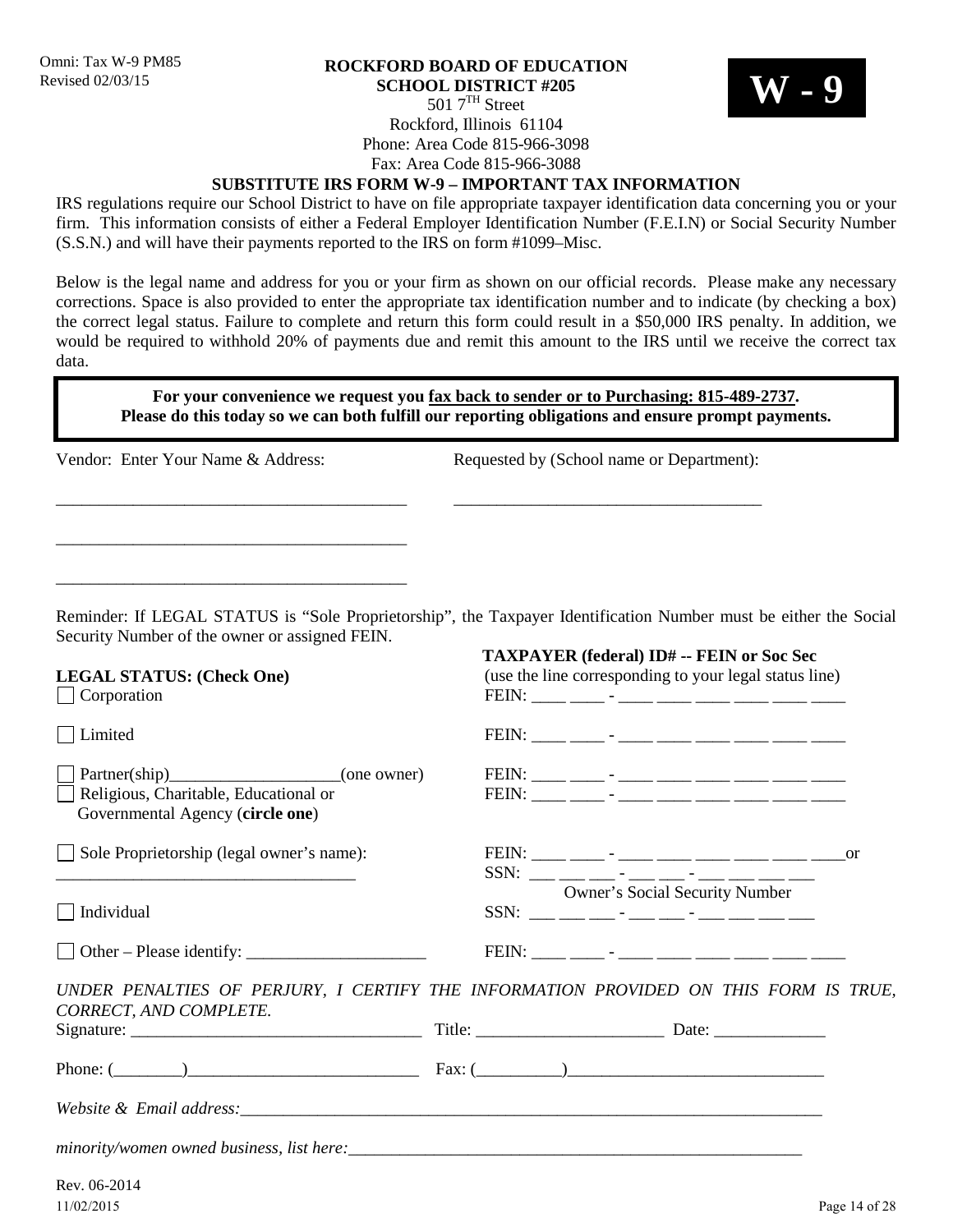#### **GENERAL TERMS AND CONDITIONS**

"District" means Rockford School District No. 205, Winnebago and Boone Counties, Illinois.

"RFQ" means a Request for Qualifications issued by the District at any time or times, identified by a unique RFQ number. "Responding Firm" means a person or entity submitting a response to the RFQ to the District. "Response" shall mean submission of response to this RFQ by an interested architectural, engineering or land surveying firm.

**1. RESPONSE DUE DATE**. Submissions will be received at the District Purchasing Department until the date and time specified. No other Responses to this RFQ will be considered after this date and time unless it is evidenced and determined that the Response was in the District's possession prior to the scheduled due date. Late Responses shall be rejected and shall remain unopened. The District does not prescribe the method by which Responses are to be transmitted; therefore, it cannot be held responsible for any delay, regardless of the reason, in transmission of any Response. All Responses delivered in person shall be deposited with the District Purchasing Department, 6th Floor, 501 Seventh Street, Rockford, IL, 61104.

**2. RESPONSE PREPARATION**. Responses must be submitted on this form and all information and certifications called for must be furnished. Responses submitted in any other manner, or which fail to furnish all information or certificates required, may be summarily rejected. Responses may be modified or withdrawn prior to the due date. Responses shall be filled out legibly in ink or typewritten with all erasures, strikeovers and corrections initialed in ink by the person signing the Response. The Response shall include the legal name of the firm submitting a Response, the complete mailing address, and be signed in ink by a person or persons legally authorized to bind the Bidder to a contract. Name of person signing should be typed or printed below the signature.

**3. RESPONSE ENVELOPES**. Envelopes containing Responses must be sealed and addressed to the District Purchasing Department. The name and address of the firm submitting a Response and the RFQ number must be shown on the envelope.

**4. ERRORS IN RESPONSES**. Negligence on the in preparing a Response confers no right for withdrawal or modification of the Response after the due date.

**5. RESERVED RIGHTS**. The District reserves the right at any time and for any reason to cancel a RFQ. The District reserves the right to waive any minor informality defect in any RFQ.

**6. INCURRED COSTS**. The District will not be liable for any costs incurred in preparing and submitting a Response.

**7. EVALUATION**. The District will evaluate Responses based upon the criteria set forth in this RFQ. Criteria for evaluation of Responses include qualifications, ability of professional personnel, past record and experience, performance data on file, willingness to meet time requirements, location, workload of the firm, and such other qualifications-based factors as the political subdivision may determine in writing are applicable.

**8. CONTRACT REQUIRED.** In the event negotiations to obtain a contract with a firm submitting a response result in agreement, a formal contract document will be required including terms and conditions acceptable to the District and including such terms and conditions as are set forth in this RFQ.

**9. INTERPRETATION OR CORRECTION OF RFQ DOCUMENTS**. Responding Firms shall promptly notify the Rockford Public School District of any ambiguity, inconsistency or error which they may discover upon examination of the RFQ documents. Interpretations, corrections and changes will be made by amendment. Each Responding Firm shall ascertain that all amendments have been received and acknowledged in the Response.

**10. INDEMNIFICATION**. Responding Firms agree to indemnify and hold harmless the District, its agents, officials, and employees from and against all injuries, losses, claims, suits, costs and expenses which may accrue against the District as a consequence of granting the contract.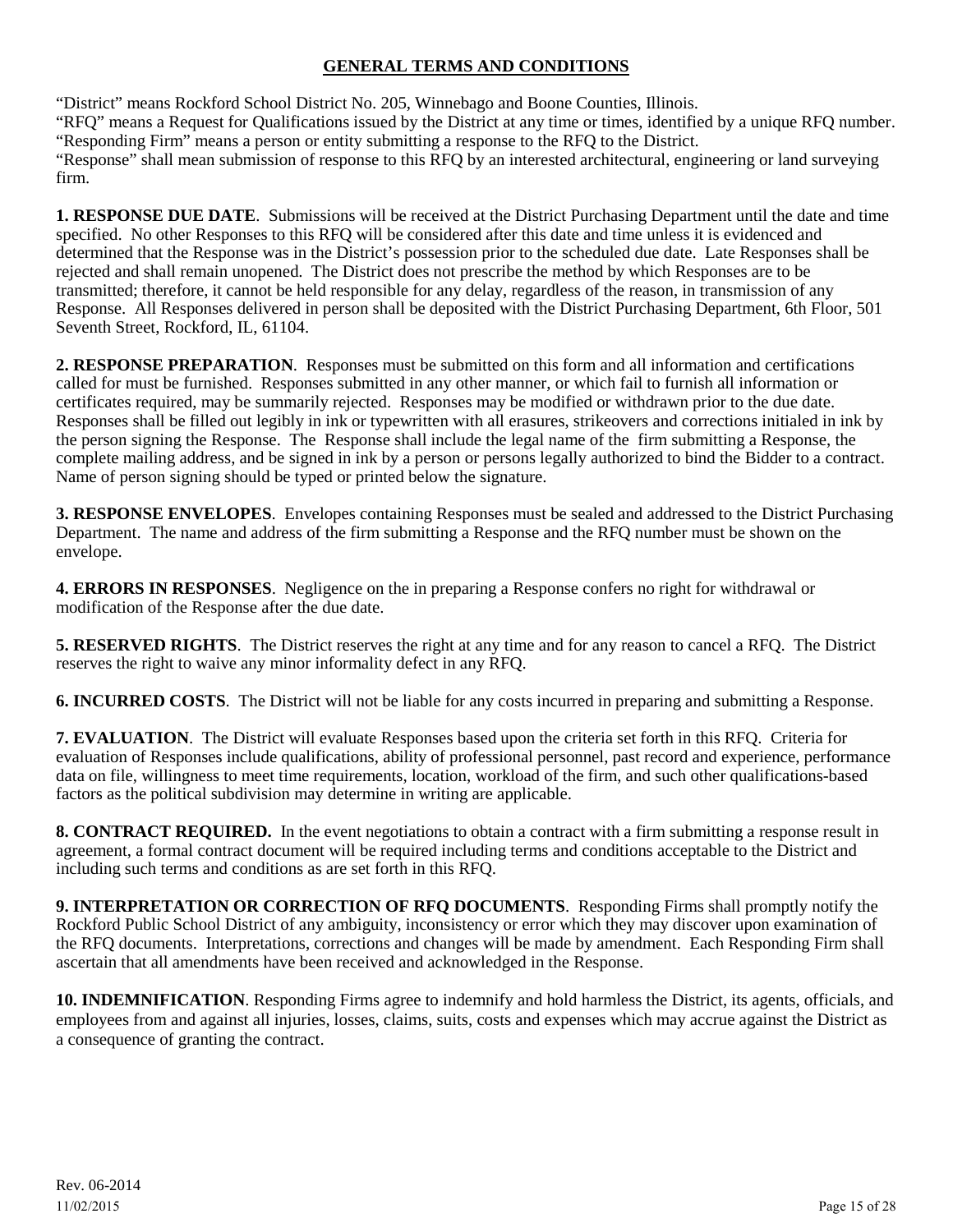#### **GENERAL TERMS AND CONDITIONS**

**11. ROYALTIES AND PATENTS**. Responding Firms to this RFQ shall pay all royalties and license fees and shall defend all suits or claims for infringement of any patent, copyright or trademark rights and shall hold the District harmless from loss on account thereof.

**12. COMPLIANCE WITH LAWS AND REGULATIONS**. Responding Firms represent and warrant that throughout the term of any contract arising from its Response and this RFQ and any extension thereof, all services shall be and shall remain in compliance with all applicable federal, state, and local laws and regulations.

**13. TERMINATION WITHOUT CAUSE**. Unless otherwise specified in the Request for Proposal, a contract resulting from a Response may be unilaterally terminated by the District, for any or no reason, upon such notice as is set forth in a formal contract.

**14. RFQ CERTIFICATION**. The signature on a Response certifies: (a) The Response is genuine and not made in the interest of, or on the behalf of, any undisclosed persons, firms or corporation and is not submitted in conformity with any agreement or rules of any group association, or organization. (b) the Responding Firm has not directly or indirectly induced or solicited any other firm submitting a Response to submit a false or sham Response. (c) Responding Firms have not solicited or induced any person, firm or group to refrain from submitting a Response. (d) Responding Firms have not sought by collusion or otherwise to obtain for self-interest any advantage over any other firm submitting a Response or the District. The signature of a Responding Firm on the RFQ Form certifies that they have read and understand the contents of this RFQ. Failure to have read all the provisions of the RFQ shall not confer rights upon any firm submitting a Response.

**15. ADDENDA**. If it becomes necessary to revise any part of this RFQ, a written addendum will be posted on the District's website. If the District issues written addenda, such addenda shall become part of the RFQ.

**16. BINDING EFFECT**. The terms, conditions, provisions, and undertakings of any contract resulting from a Response shall be binding upon and inure to the benefit of each of the parties thereto and their respective successors and assigns.

**17. EQUAL OPPORTUNITY EMPLOYER**. The Rockford Public School District is an Equal Opportunity Employer and encourages Responses from any company or individual regardless of race, gender, national origin, religion or age.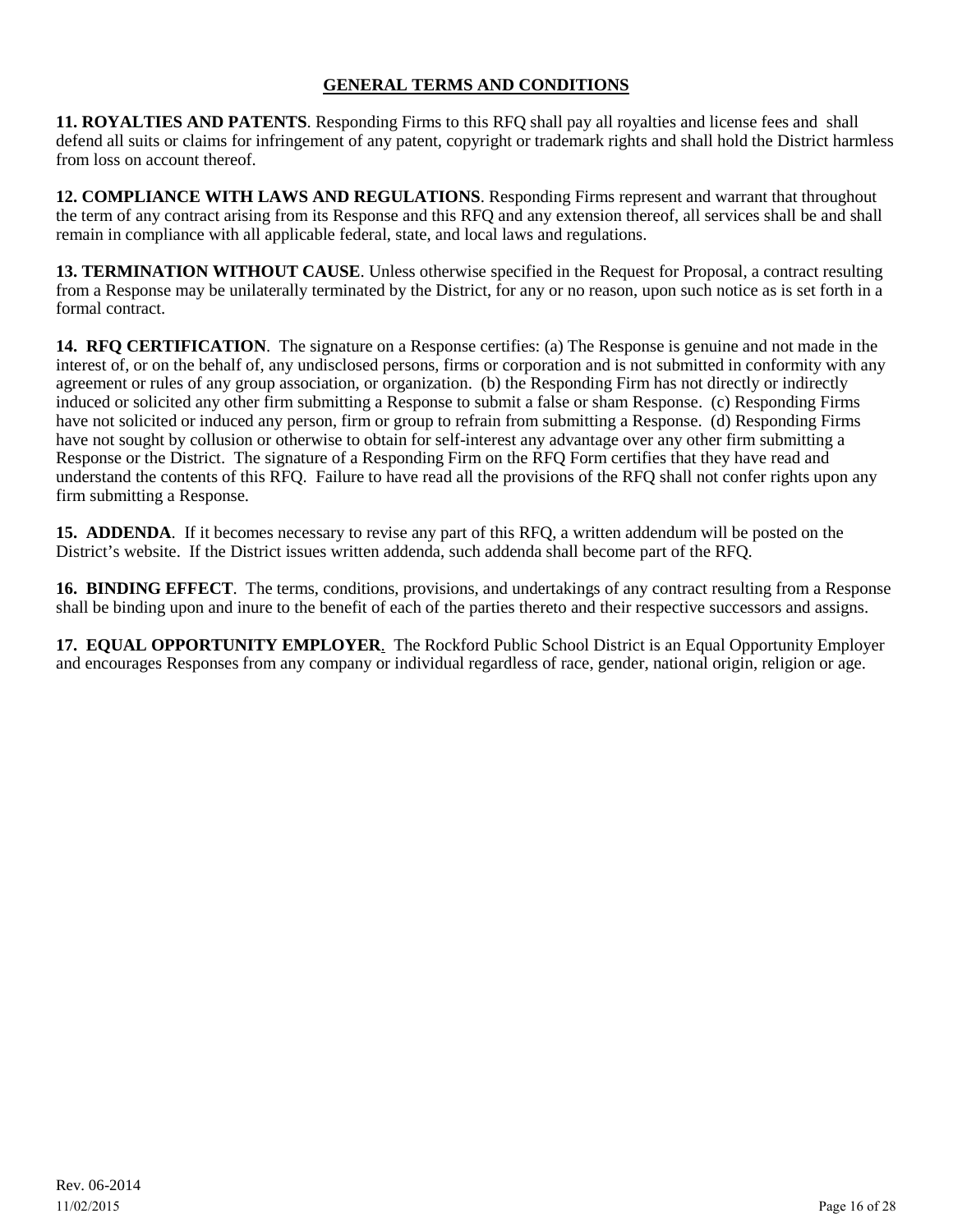- **1. INTENT.** It is the intent of these specifications that the Rockford School District No. 205 (herein the "District") will procure all services in accordance with offering procedures as outlined by Federal Statutes and Regulations, the Statutes and Regulations of the State of Illinois, and policies of the Board of Education of Rockford School District No. 205, Winnebago and Boone Counties, Illinois.
- **2. TAX IDENTIFICATION NUMBER.** The School District is required to have on file appropriate tax identification information concerning you or your firm. This information should be a Federal Employer's Identification Number, but in the instance of some independent contractors, this number may be a Taxpayer's Identification (Social Security) Number.
- **3. IN ORDER FOR A RESPONSE TO BE CONSIDERED BY THE SCHOOL DISTRICT, THE ABOVE REFERENCED TAX IDENTIFICATION NUMBER MUST BE PROVIDED ON THE FACE SHEET IN THE SIGNATURE SECTION. IT IS ALSO REQUESTED THAT YOU IDENTIFY THE LEGAL ORGANIZATIONAL STATUS OF YOUR FIRM IN THE SIGNATURE SECTION. PLEASE IDENTIFY WHETHER YOUR FIRM IS A CORPORATION, PARTNERSHIP, PROPRIETORSHIP, ETC. SHOULD YOU HAVE ANY QUESTIONS CONCERNING THIS TAX IDENTIFICATION NUMBER, PLEASE CONTACT THE PURCHASING DEPARTMENT.**
- **4. CONTRACTOR RESPONSIBILITY TO COLLECT AND REMIT ILLINOIS USE TAX .** Contracts with the District require conformance with the provisions of the Illinois Use Tax Act (35 ILCS 105/1 et seq.) .
- **5. TERMINOLOGY.** "Owner", "Board", or "District" shall mean Rockford School District #205, Winnebago County, Illinois, acting through its authorized representative.
	- a. **"**Contractor" shall mean the firm or entity submitting a Response to this RFQ.
	- b. "Response" shall mean a submission by a Responding Firm to this RFQ.
	- c. "Responding Firm" shall mean a person or entity submitting a Response to this RFQ.
- **6. INTERPRETATION OF ERRORS.** Should questions arise that require interpretation, such questions shall be referred to the District whose decision shall be conclusive and binding for all parties involved. No advantages shall be taken by any party of manifest clerical errors or omissions in the specifications. All contractors are requested to notify the District immediately of any errors or omissions that may be discovered.
- **7. RETURN OF RFQ INFORMATION.** The District has established that only one copy of a RFQ will be sent to a vendor. It is imperative that, if bidding, an original signature exists on the RFQ sheets returned. If additional copies of original RFQ sheets made on a copy machine or are requested, they must also contain original signatures where applicable. When multiple copies are submitted one copy shall be labeled as "Original" on the face page.
- **8. PROPERTY DAMAGE AND INJURY.** The firm submitting a Response resulting in a contract with the District shall take all necessary precautions to prevent damage to the premises or properties of others. In case of any damage, resulting from operations under such the firm submitting such Response shall make proper restitution; and shall exercise due caution for the protection of persons, and shall protect the District from expense and hold the District harmless from liability by reason of injury, including death, to any person or persons, or from any damage to the property of others occurring as a result of performance under a Contract.

**INSURANCE REQUIREMENTS.** All Contractors shall have a certificate of Insurance and provide policy endorsements evidencing specific coverage of the types of insurance in the amounts specified below and deliver to the Purchasing department upon execution of a contract resulting from the Response such qualifying certificate or certificates of insurance. Coverage shall be placed with a responsible company licensed to do business in the State of Illinois, and with a minimum insurance rating of A:VII as found in the current edition of A M Best's Key Rating Guide. Each policy shall bear an endorsement precluding the cancellation or reduction of said policies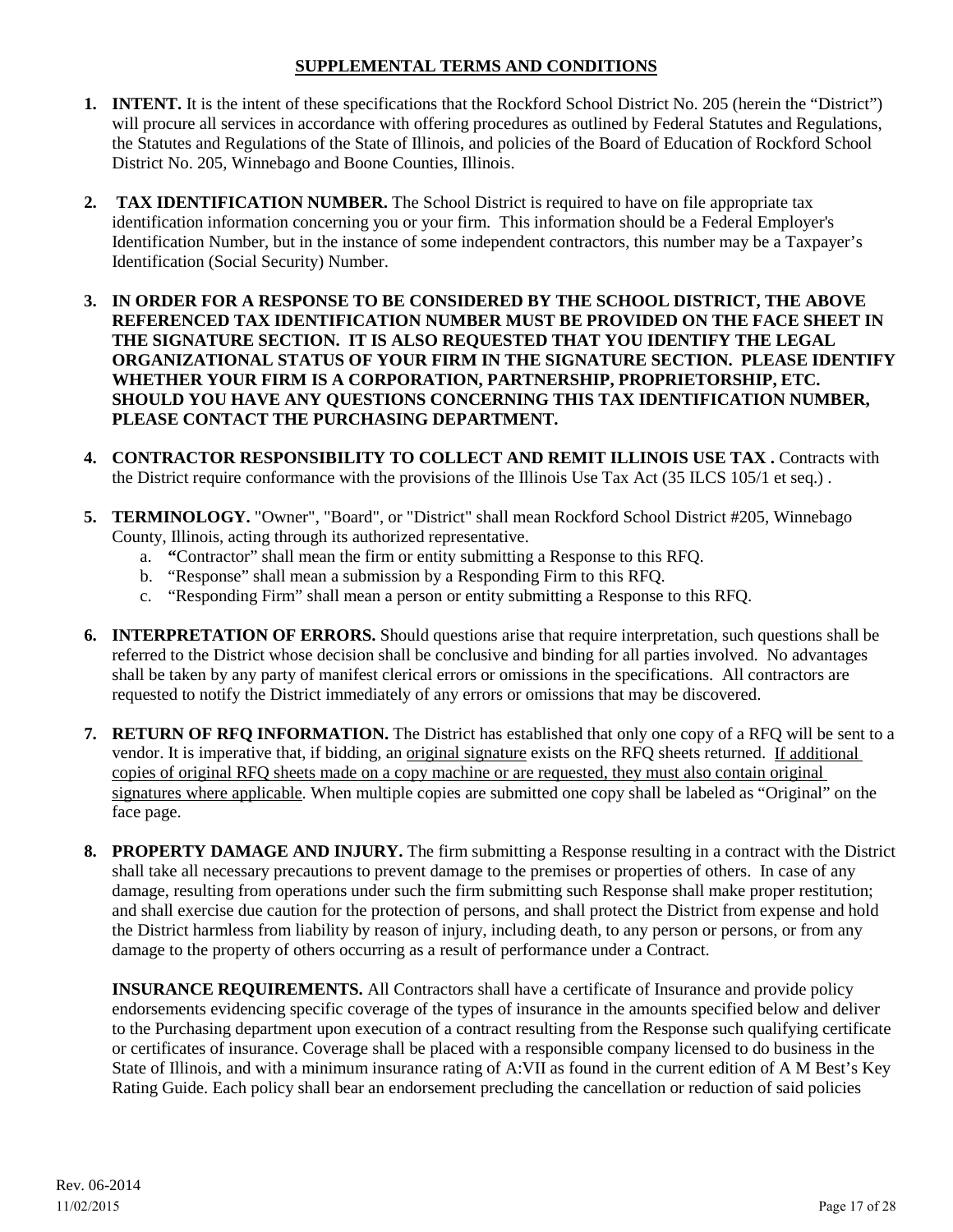without providing to the District thirty (30) days prior notice thereof in writing. All required insurance shall be maintained in full force and effect during the life of such contract, and until such time as all work has been approved and accepted by the District. The firm submitting a Response which results in a contract with the District is responsible for all insurance deductibles and Self-Insured Retentions.

At all times during the term of the contract, the Contractor, consultants and its independent contractors shall maintain, at their sole expense, insurance coverage for the Contractor, its employees, officers, consultants and independent contractors, as follows:

- a. General Liability: Limits of \$1,000,000.00 per occurrence and \$3,000,000.00 aggregate
- b. Automobile Liability: Limits of \$300,000.00 per occurrence and \$1,000,000.00 aggregate with a maximum \$2500.00 deductible
- c. Workers' Compensation: Minimum required by state law
- d. Professional Liability: Limits of \$1,000,000.00 per occurrence and \$2,000,000.00 aggregate with not more than \$10,000.00 deductible

If any policy or coverage is written as "claims made" then coverage must be maintained for four years after project completion.

Notwithstanding the existence of required insurance, Contractor agrees it is responsible for injury and damage to persons and property including such damages as may exceed the limits set forth above, resulting from its own negligence and the negligence of its owners, employees, agents and representatives, consultants and further for the negligence of others under Contractor's direction and control when arising from or in any way related to the bid and resulting contract and Contractor's performance of its contract obligations.

The District and its officers and employees shall be named as additionally insured on all certificates of insurance. Insurance certificates shall also reference project name and RFQ NUMBER. Certificates should be faxed (and hard copy mailed) to: Rockford Public Schools, Purchasing Department, 501 Seventh Street, Rockford, Illinois, 61104. Certificates must be in the possession of the District prior to execution of any contract arising from the Contractor's Response.

- **9. SCHEDULE OF AWARD.** In order that Contractors may more accurately complete a Response, it is anticipated that ranking of Contractors, negotiations and completion of a formal contract will be completed within 60 days after the due date for submissions to this RFQ; however, the District does not guarantee such timeline.
- **10. SIGNATURES.** It is required that the Contractor's signature appears on the following forms:
	- **Second page of General Conditions and Instructions for All RFQs Form** 
		- **Statement of No Interest (if applicable)**
		- **Bid-Rigging Certification**
		- **Minority and Women Owned Business Form**
		- **Certification Regarding Debarment Form**
		- **Certificate Regarding Lobbying Form**
		- **OFAC Compliance Form**
		- **Vendor Conflict of Interest Disclosure Form**
		- **Form W-9 Department of the Treasury Internal Revenue Service**
		- **RFQ Offer Form**

#### **11. PAYMENT. THE FEDERAL EMPLOYER IDENTIFICATION NUMBER OR SOCIAL SECURITY NUMBER MUST APPEAR ON EACH INVOICE REQUESTING PAYMENT.**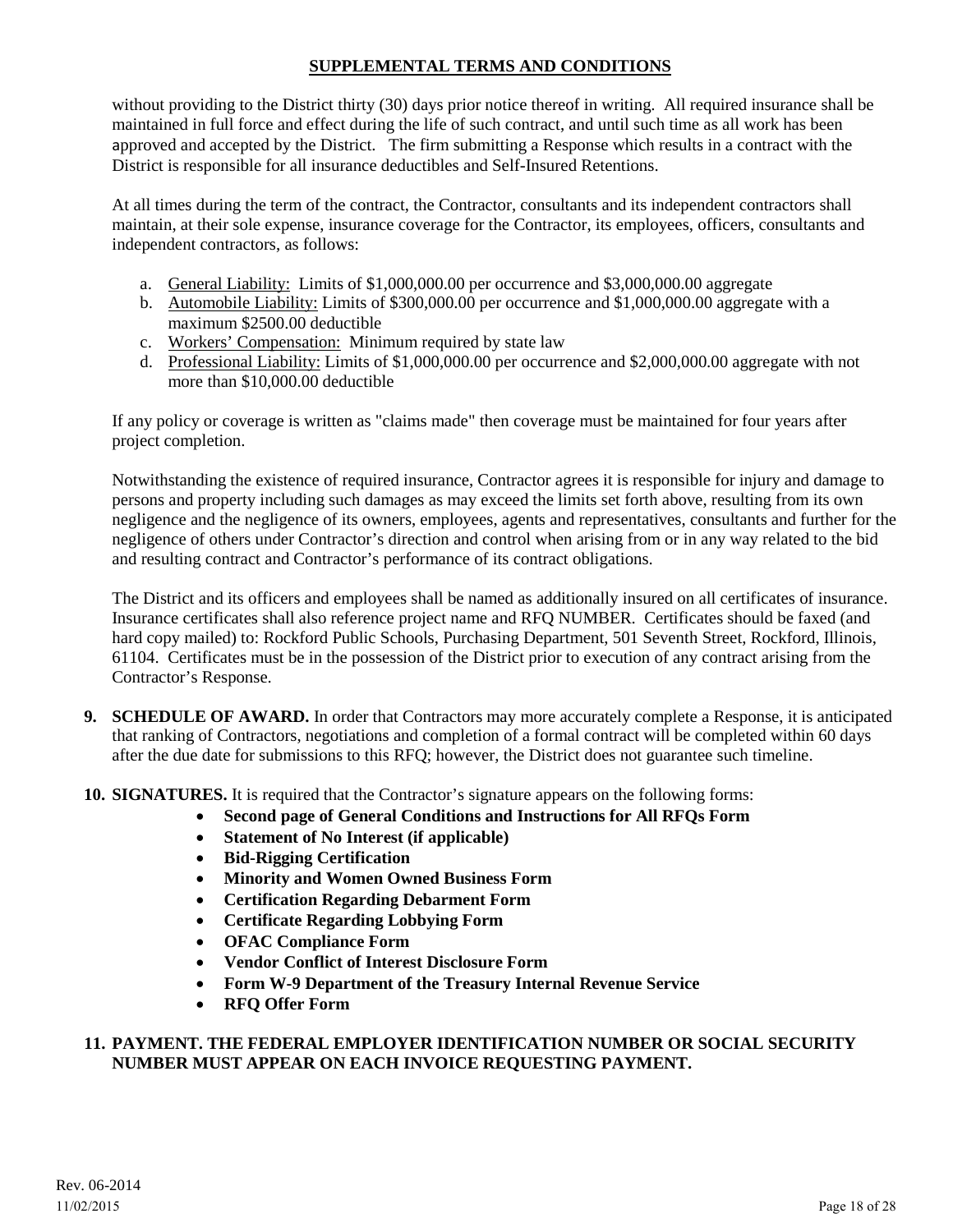- **12. RFQ PROPOSAL.** Contractor must return the following when submitting a Response:
	- Second page of General Conditions and Instructions for All RFQs Form
	- Statement of No Interest (if applicable)
	- Bid-Rigging Certification
	- Minority and Women Owned Business Form
	- Certification Regarding Debarment Form
	- Certificate Regarding Lobbying Form
	- OFAC Compliance Form
	- RFQ Offer Form
	- Vendor Conflict of Interest Disclosure Form
	- Form W-9 Department of the Treasury Internal Revenue Service
	- Any necessary literature or information
- **13. CONTRACT.** The creation and execution of a separate formal contract between the District and the Contractor is required containing the terms of this RFQ and such additional terms and conditions as are acceptable to the District. No contract is formed until a formal contract is created and until executed by the District.
- **14. TERM OF CONTRACT**. Contract period shall be from the effective date of award, through final completion of the contracted project(s), subject to the terms and conditions of a formal contract between the District and Contractor and further subject to the availability to the District of budgeted funds from which payment for contract purposes can be made. No legal liability on the part of the District for any payment may arise until funds are made available for this contract.
- **15. PREVAILING RATE OF WAGE.** It is required on this RFQ that the Contractor complies with all statutes, both Federal and State, governing payment of wages to employees. The Contractor certifies that by submitting their RFQ that they will pay the prevailing rate of wage in this area for the particular type of labor, in accordance with State of Illinois Codes and the Illinois Department of Labor, if applicable. If applicable, the Contractor further certifies that all Subcontractors will comply with these same acts. If requested, Contractor will submit to the District required information concerning the basic rate of wages per hour that he is either currently or will be paying for the particular type of trade required.
	- a. Should any Contractor need information concerning the prevailing rate of wage, said information is available at the Office of the Board of Education, 501 Seventh Street, Rockford, Illinois 61104.
	- b. Effective January 1, 1990, an amendment to the State of Illinois Prevailing Wage Act requires that if, during the course of work under this contract the Department of Labor revises the prevailing rate hourly wages to be paid under this contract for any trade or occupation, Owner will notify Contractor and each Subcontractor of the change in the prevailing rate of hourly wages. Contractor shall have the sole responsibility and duty to ensure that the revised prevailing rate of hourly wages is paid by Contractor and all Subcontractors to each worker to whom a revised rate is applicable. Revisions of the prevailing wage as set forth above shall not result in an increase in the contract sum.
- **17. PROHIBITED CONTRACTOR EMPLOYEES ON SCHOOL PREMISES.** Contractor employees, agents and principals and its consultants and consultants employees and agents shall not perform work within District buildings for more than 30 school days within any school year (July 1 to June 30) unless a criminal history records check has been conducted by Contractor, the individual(s) is found to have not violated any of the drug or criminal offenses listed in the criminal history records check provisions in the School Code 105 ILCS 5/10-21.9(f) (the Act), and the Contractor so certifies the same to be true on the Certified Cleared Employee List.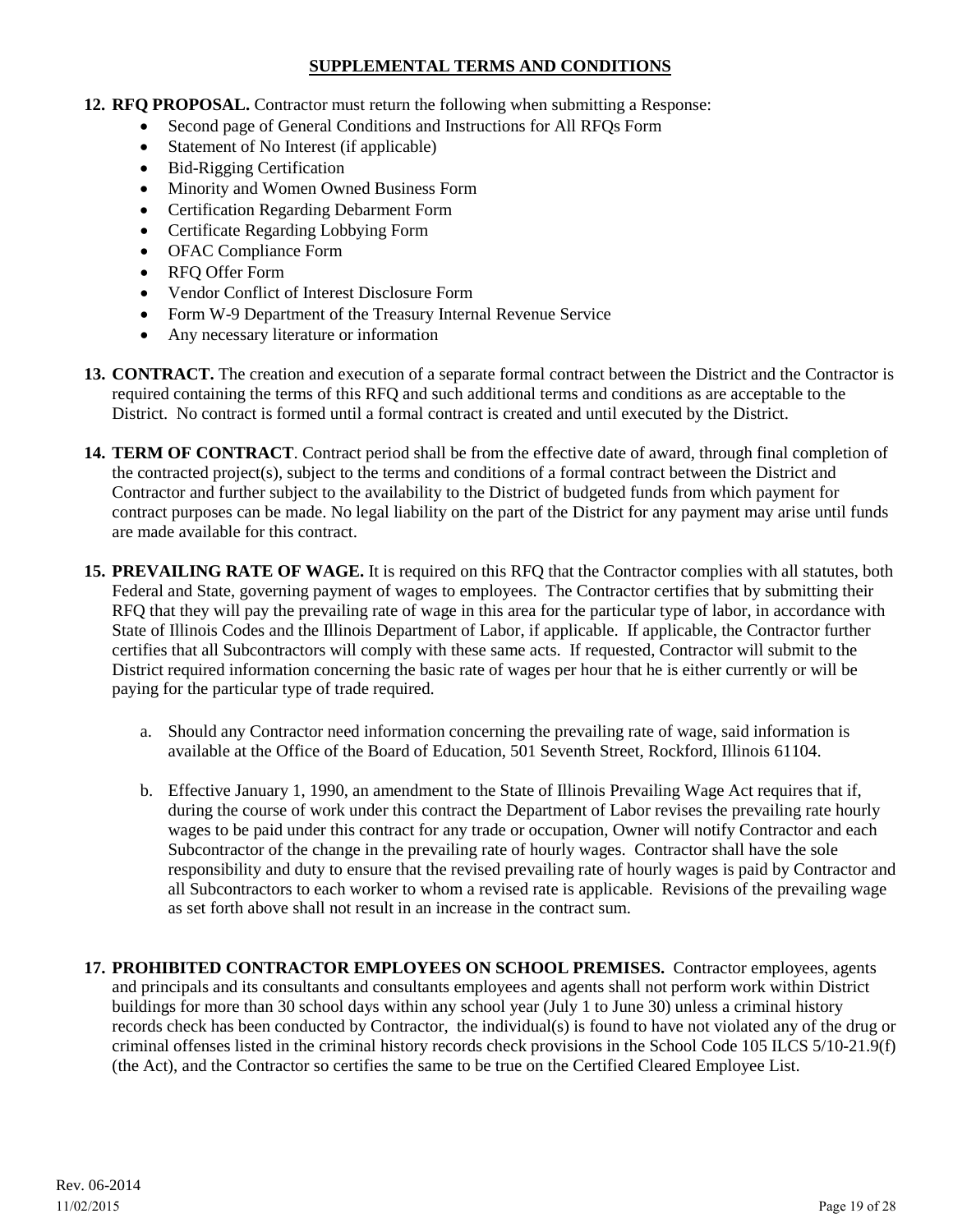Contractor employees, agents and principals and its consultants and consultant's employees and agents shall not be permitted to be present on District grounds unless a Statewide Sex Offender Database check and a Statewide Child Murderer and Violent Offender Against Youth Database check has been conducted regarding all such

employees in accordance with and subject to the provisions of the Act. Contractor employees, agents and principals and its consultants and consultant's employees and agents who are found to have had convictions of the enumerated criminal or drug offenses listed in the Act or who appear in the noted databases shall not be permitted at any time to be present on school grounds.

Not less than 10 days prior to the commencement of work, Contractor shall submit to Owner, a written certification on a form provided by Owner (Certified Cleared Employee List), signed by Contractor under oath that the employees listed on the certification have been the subject of a criminal history records check (for employees working more than 30 school days in District buildings), and a Statewide Sex Offender Database check and a Statewide Child Murderer and Violent Offender Against Youth Database check for all employees accessing District grounds. Contractor shall update the certification as and when necessary to keep such certification list current.

**18. EMPLOYEE CONDUCT**. All of Contractor' s employees, agents, principals, and consultants shall abide by Federal, State and Local Laws and Board of Education policy while on District premises. No employee, agent or principal of Contractor and its consultants and vendors shall fraternize with any student of the school district. Any employee whose conduct is judged unfit by District shall not be permitted to work on the project. Contractor agrees to comply with and abide by all rules, regulations and policies of the District relating to access to and conduct upon District Premises.

Contractor employees accessing school grounds are required to have in their possession identification issued by the District. All such persons must check in with the school main office to receive a visitor's identification at which time the individual must present a government issued photo identification which will be used to verify the individual's name appears on the Certified Cleared Employee List. At the conclusion of the work day, plastic or hard cover identification must be returned to the school.

The District may from time to time and at multiple times in their discretion and without notice check the identification of all persons accessing school grounds by or through the Contractor to assure such persons appear on the certification list and have in their possession a valid District issued identification. Contractor warrants that it shall immediately notify the District if a certified cleared employee is convicted of an enumerated offense or their name appears on any of the noted Databases. A violation of this section is a material breach of contract.

#### **19. RECORDS, RETENTION, AUDIT**

- **a.** Records. The Contractor shall have or upon award of bid establish and maintain a reasonable accounting system that enables the District to readily identify Contractor's assets, expenses, costs of goods and use of funds related to the Project (the Records). Such Records shall include, but not limited to, accounting records, written policies and procedures; subcontractor files (including proposals of successful and unsuccessful bidders, bid recaps, etc.); all paid vouchers, including those for out-of–pocket expenses, other reimbursement supported by invoices; ledgers; cancelled checks; deposit slips, bank statements; journals; original estimates; estimating work sheets; contract amendments and change order files; backcharge logs and supporting documentation; insurance documents, payroll documents; timesheets; memoranda; and correspondence.
- **b.** Retention. The Contractor shall, at all times during its performance of the Project and for a period of seven years after the completion of the Project, maintain Records, together with all supporting or underlying documents and materials. The Contractor shall upon written request by the District at any time or times, whether during or after completion of the Project, and at the Contractor's expense, produce the Records for inspection, copying and audit (including copies and extracts of records as required) by the District. The Records shall be made available to the District, upon three-day written notice, during normal business hours at Contractor's principal office if located in Rockford, Illinois or at such other location specified by the District including the District offices. Upon expiration of the retention period specified in this paragraph 17B, prior to destruction of the Records, Contractor shall provide not less than 30 days written notice of its intent to destroy any part or all of the Records, specifying the nature, character and extent of Records to be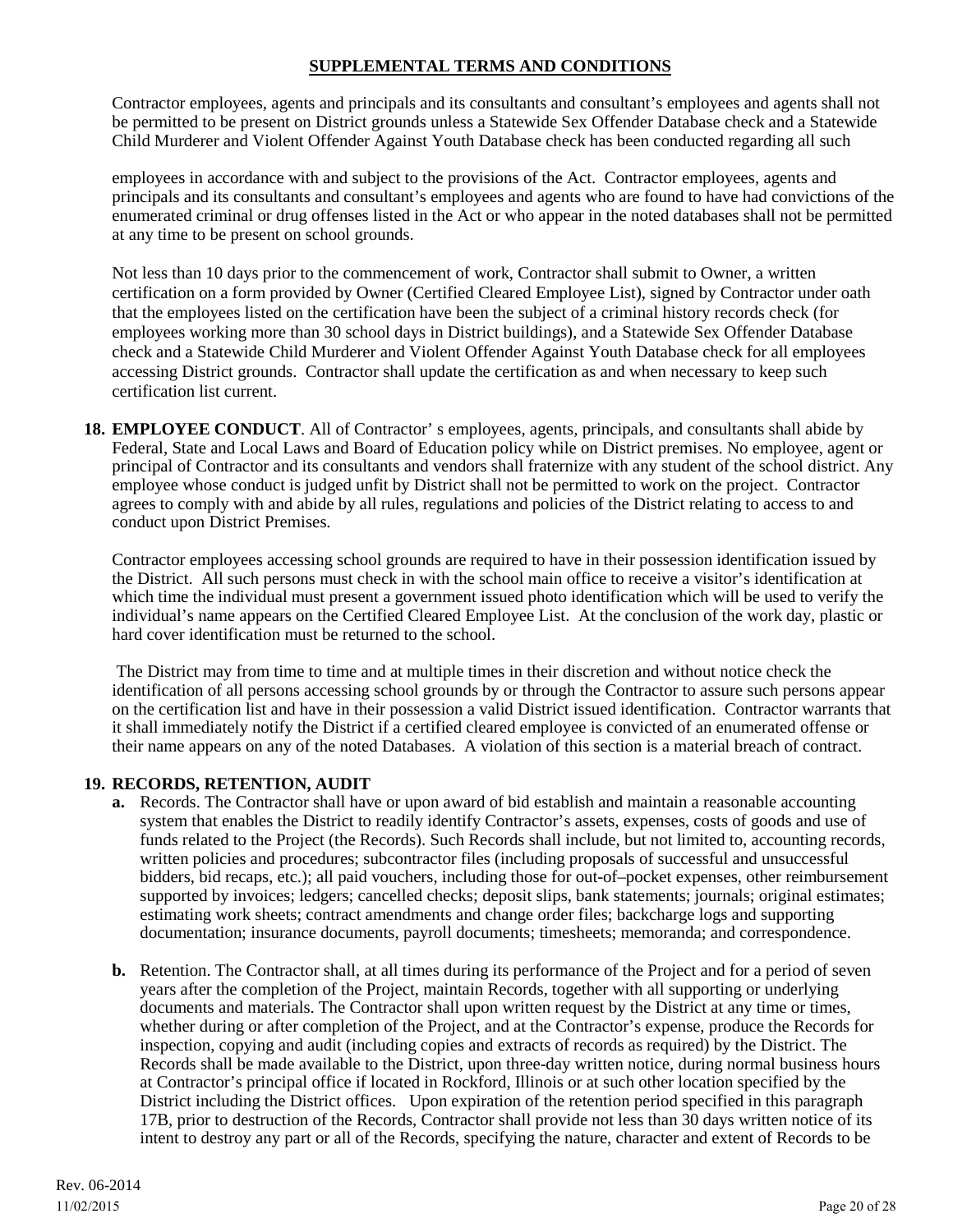destroyed and the District may at its discretion and expense obtain all Records or copies of Records intended to be destroyed. The Contractor shall ensure the District's right to access and audit the Records in the possession, created or maintained by Contractor's agents, assigns, successors, and subcontractors. Contractor shall notify in writing its agents, assigns, successors and subcontractors of the requirements of records, retention and audit as set forth in this paragraph 17. Any and all contracts or agreements between Contractor and any other party related to the Project shall expressly include the records, retention and audit provisions of this paragraph 17.

**c.** The District and its authorized representatives shall have the right to audit, to examine, and to make copies of or extracts from all Records (in whatever form they may be kept, whether written, electronic, or other), including, but not limited to, those kept by the Contractor, its agents, assigns, successors, and subcontractors.

Cost of any examination or audit of Records conducted by the District will be borne by the District (excluding any cost to produce Records under paragraph 17B), except where the examination or audit identifies overpricing or overcharges (of any nature) by the Contractor to the District in excess of one-half of one percent (0.5%) of the total contract billings in which event the entire cost of the examination or audit shall be Contractor's cost and Contractor shall reimburse the District for the total cost of the examination or audit. If the examination or audit reveals substantive findings of fraud, misrepresentation, or non-performance by Contractor, its employees, agents, representatives, assigns, successors or subcontractors, the Contractor shall pay all costs of the examination or audit; and if paid by the District, reimburse the District for all such costs. In the event Contractor fails to pay such costs within 30 days of demand by the District, District may offset any such costs unpaid by Contractor from any balance due Contractor by the District or at the election of the District proceed to collect such costs by any available means including litigation in which event the costs of collection including reasonable attorney's fees shall also be paid by Contractor.

#### **QUESTIONS**

Any questions regarding this RFQ; may be referred to Stacie Talbert Scott, Executive Director of Budget and Purchasing at stacie.scott@rps205.com or 815-966-3097.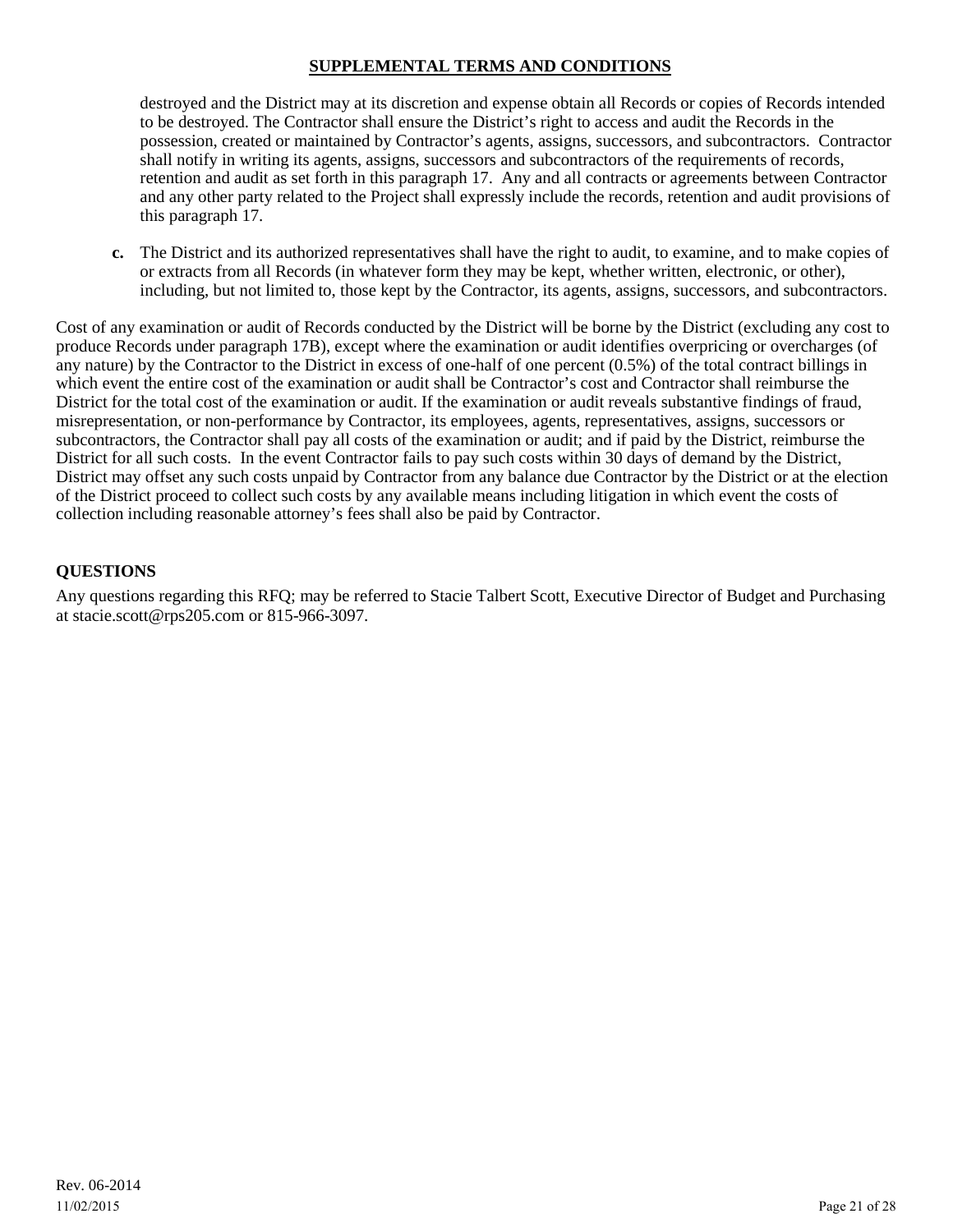# **Rockford Public School District 205 Request for Qualifications (RFQ 16-18) for Architectural Services for Two New Schools or Two Major Additions or a Combination Thereof**

#### **GENERAL BACKGROUND**

Rockford Public Schools, District #205, located in the northern part of Illinois, is one of the state's largest school districts. The School District covers approximately 165 square miles and serves students from diverse cultural and socioeconomic backgrounds.

Rockford Public Schools, a mission-based educational system, is committed to excellence in quality education serving approximately 29,000 students in 3 early childhood centers, 28 elementary schools, 6 middle schools, 4 high schools and 7 alternative schools.

#### **PURPOSE**

The Rockford School District is requesting letters of interest and statements of qualifications from architectural/engineering professionals experienced in new public elementary schools and/or major additions to and renovations of public elementary school facilities. The selected firm (or firms) will work with the Executive Director of Design and Construction on behalf of the Board of Education.

#### **ESTIMATED TIME LINE**

For the complete time line, please refer to the attached Schedule, Exhibit "A".

Site visits to Nelson Elementary School, 623 15th Street, Rockford, IL 61104 and White Swan Elementary School, 7550 Mill Road, Rockford, IL 61108, and White Swan Elementary School will be held on Thursday, November 12, 2015. The tour will begin at Nelson at 2:30 p.m. and last until 3:20 p.m. before moving to White Swan from 3:40 p.m. to 4:30 p.m.

#### **TERMS**

Terms used in this document have the following definitions:

1-"District", "Owner", and "Board" means the Rockford School District #205 and its Board of Education; 2-"RFQ" means this RFQ 16-18.

3-"Architect" means the professional services firm submitting a Response to this RFQ and which results in a contract between the District and the firm or entity submitting such Response.

4-"Response" means the submission by an Architect in response to this RFQ.

#### **SCOPE OF SERVICES**

Work will be in conjunction with the District's Master Facilities Plan with field work starting in 2016. The scope will include two of the following four projects (either NEW or ADDITION, one for each zone):

• School Zone 1, NEW: One new, four-strand elementary school to replace Nelson and Kishwaukee Elementary Schools. This project will entail the redevelopment of an urban site, likely adjacent to the current Nelson Elementary School site. The project nominally will be 80,000 SF and will include utilities, parking lots and play areas. New construction budget after demolition of existing structures is \$17,000,000.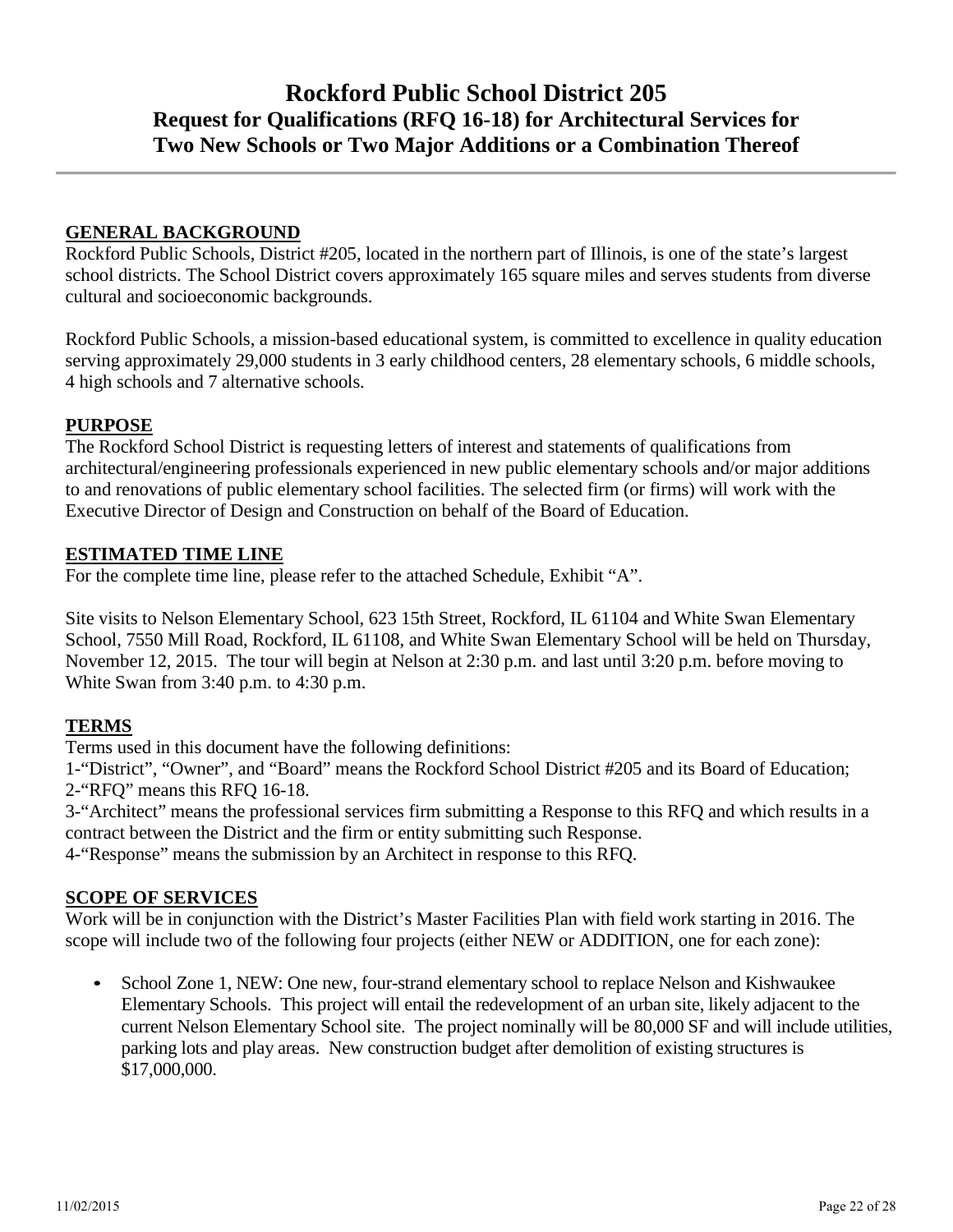- School Zone 1, ADDITION: A major addition to Nelson Elementary School to make it four strands. This project will entail reconstruction of site amenities, ADA compliance, deferred maintenance, finishes renovation and technology upgrades. The project is anticipated to be approximately 24,000 SF including a three-story elevator tower.
- School Zone 2, NEW: One new, four-strand elementary school to replace Cherry Valley, White Swan and Thompson Elementary Schools. This project will entail the development of a "greenfield" site, likely in the area between the Village of Cherry Valley and the City of Rockford. The project nominally will be 80,000 SF and will include utilities, parking lots and play areas. Construction budget is \$17,800,000.
- School Zone 2, ADDITION: A major addition to White Swan Elementary School to make it four strands. This project will entail expansion of site amenities, ADA compliance, deferred maintenance, finishes renovation and technology upgrades. The project is anticipated to be approximately 31,000 SF. An elevator will need to be added within the existing building footprint.

The actual combination of projects will be determined by a Board vote on Tuesday, December 8, 2015. Please refer to the attached list of Basic and Additional Services, Exhibit "B".

#### **DELIVERABLES**

The deliverables for this project shall include, but are not limited to:

- A. Based on an assessment of District needs, provide a preliminary design for District review.
- B. Based on District reviews, provide schematic design and design development drawings and specifications.
- C. Provide cost estimates for the proposed work at each stage of design.
- D. Prepare the construction drawings for the all improvements as needed.
- E. Provide assistance and documentation to the District during the permit submittal.
- F. Assist with the bidding process including documentation, attend pre-bid meeting and take minutes, address bidding RFI's, develop addenda and review bids.
- G. Review project submittals, respond to RFI's, generate proposal requests and analyze change order requests.
- H. Attend weekly Owner meetings and weekly jobsite meetings.
- I. Provide assistance and documentation to the District during the certificate of occupancy submittal.

Note: All work product developed by the design team selected to perform this project shall become the sole property of the Rockford School District #205 including all original artwork, illustration, design plans, and text. All written and electronic files (including CAD) shall be delivered to the District and shall become the sole property of the District. The school district shall retain all rights (without limitation) to use, alter, and disseminate all written and electronic work products associated with this project.

#### **TERM OF ENGAGEMENT**

The term of the engagement is from the effective date of the contract, through final completion of the contracted project(s). Notwithstanding, the District's obligation under this contract is contingent upon the availability of budgeted funds from which payment for contract purposes can be made. No legal liability on the part of the District for any payment may arise until funds are made available for this contract.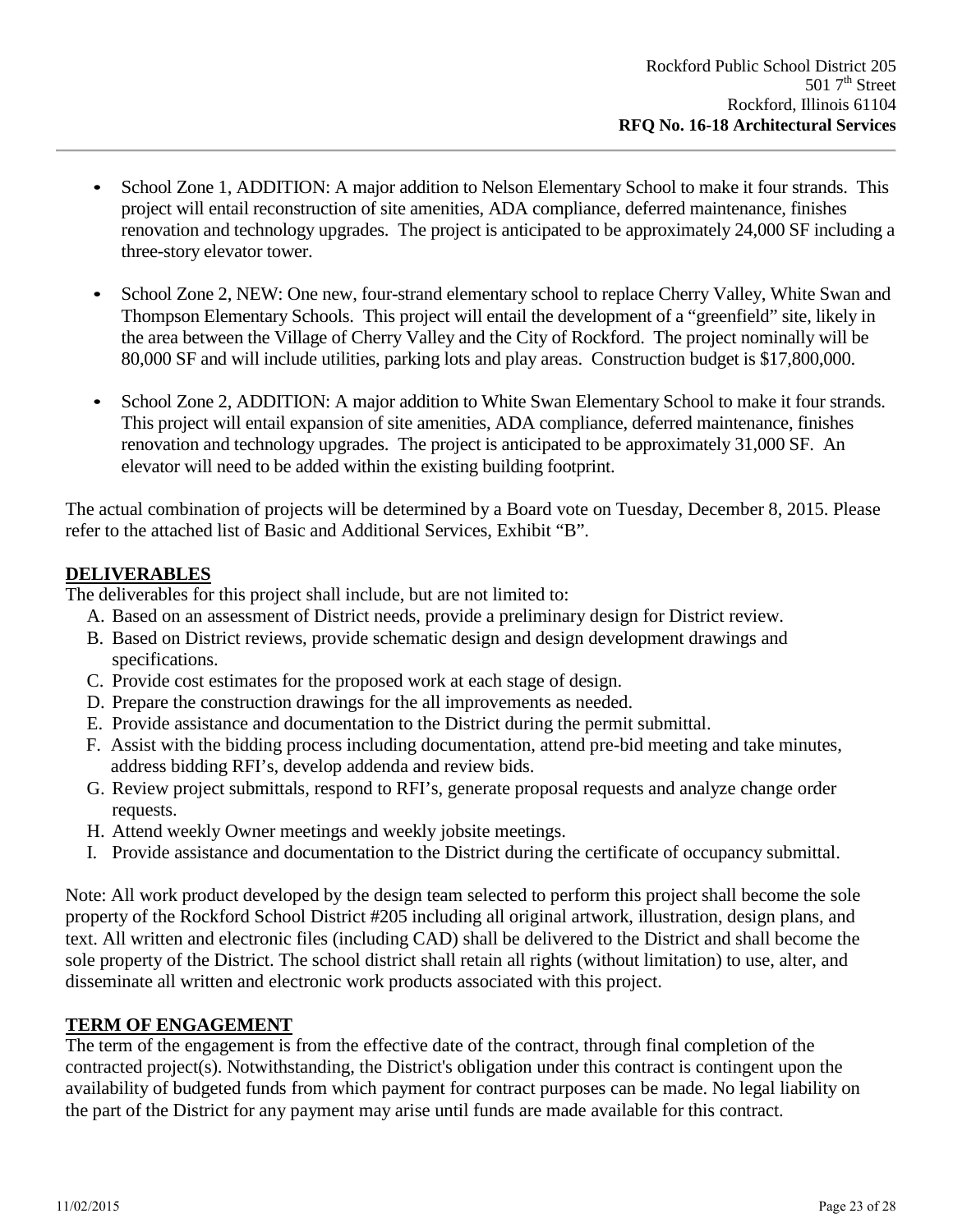#### **FORM OF AGREEMENT**

The form of agreement shall be the AIA B101-2007 Standard Form of Agreement Between Owner and Architect. A sample agreement shall be issued in an addendum to this RFQ. Reimbursable costs shall be per the sample agreement.

#### **LIMITATIONS**

The District reserves the right to redefine its priorities, adjust budgets and modify projects as it deems necessary and to select one or more firms to perform services. At its discretion, the District may add and/or eliminate any firm or waive any informality in the selection process.

#### **RIGHT TO REJECT**

This Request for Qualification does not commit the Rockford School District to issue a contract or to reimburse the proposer for costs incurred in submitting a response to this Request. The Rockford School District reserves the right to reject any or all proposals received as a result of the Request, to negotiate with any proposer, to extend the submission deadline, or to amend or cancel in part or entirety this Request, if it is in the best interest of the Rockford School District.

#### **EVALUATION CRITERIA**

Firms primarily will be evaluated on these criteria:

- Experience in public school construction
- Experience with governmental entities
- Experience and qualifications of proposed team members
- Ability to work with diverse decision makers
- Ability to meet the time requirements of the District
- Current workload of the firm
- Performance data on file, if any
- Strength of client recommendations
- Local (City, County, Regional) experience

#### **SELECTION PROCESS**

Concurrent with the issuance and timeline for responding to the subject RFQ, the District is establishing a selection committee to start with the submission reviews and interview processes. It is anticipated that selection committee reviewers will be composed of one or more members of the following:

- District's Finance Department
- District's Operations Department
- District's Program Manager

#### *INTERESTED FIRMS, IF SELECTED FOR AN INTERVIEW, ARE REQUIRED TO BE AVAILABLE AT 8:30AM, 10:30AM AND 1:00PM ON BOTH WEDNESDAY, DECEMBER 16, 2015 and THURSDAY,*

*DECEMBER 17, 2015.* The selection committee will randomly assign selected firms to one of these six timeslots. The committee may choose to interview fewer than six firms; however, it will not interview more than six firms. One or two firms may be selected to design, coordinate, and administer these projects on behalf of the Rockford School District. Selected firms may be expected to incorporate into their bid sets the design documents of consultants or employees hired directly by the District. The negotiated design fee shall not apply to the value of the work resultant from these separate designers. At present, the District is contemplating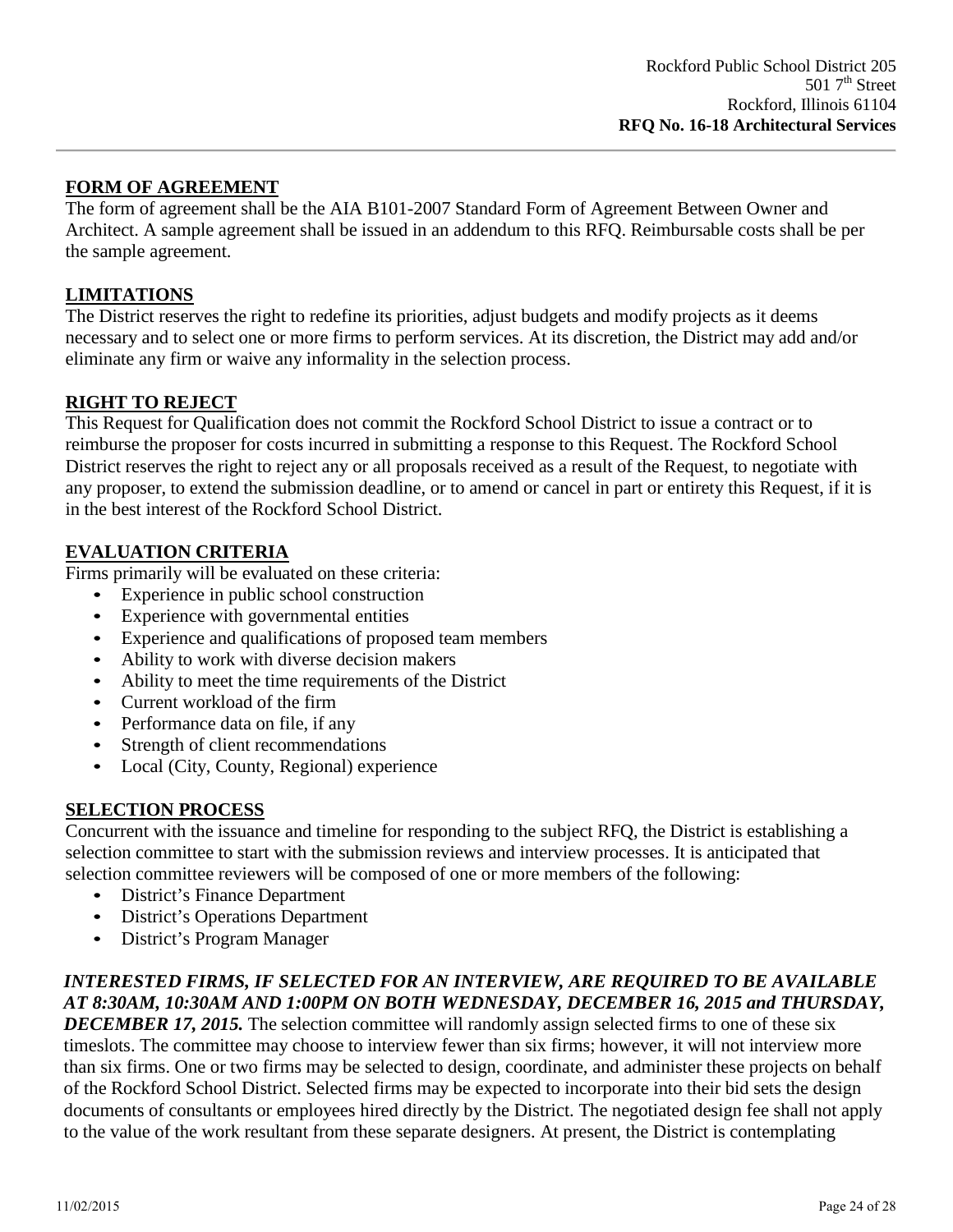separate contracts for soil boring investigations; Civil Engineering services; and kitchen design, acoustical and security consulting services and has internal capability for interior finishes design and furniture design; however, the District reserves the right to direct the selected firm(s) to include these services within the scope of design services and/or to direct the selected firm(s) to incorporate the drawings of these separate designers into bid sets. If the latter approach is taken, the Architect's fee shall be equitably adjusted by mutual agreement of both parties to the Contract.

#### **SUBMITTAL REQUIREMENTS**

The successful firm (or firms) shall demonstrate an ability to work in coordination with and communicate effectively with a variety of planning groups and decision-makers, e.g., Board of Education, Superintendent, Chief Operations Officer, Executive Director of Design & Construction, Capital Project Architect, Staff Interior Designer, Site Administration, Building Staff, School Site-based Advisory Committees, and other technical advisors and consultants. The successful firm (or firms) shall assume responsibilities, in conjunction with the District's Program Manager or Project Manager(s), related to the project in working with various utilities and outside governmental agencies, particularly the Illinois State Board of Education (ISBE) and Regional Office of Education (ROE).

Please submit one CD-ROM or flash drive with a PDF of your submission and six (6) bound hard copies of your firm's letter of interest and statement of qualifications before Tuesday, November 24, 2015 at 11:00 a.m. to the attention of Stacie Talbert Scott, 501  $7<sup>th</sup>$  Street, Rockford, IL 61104, Purchasing Department – 6<sup>th</sup> floor.

#### *Submittals Must Address The Following:*

NOTE: The District reserves the right to reject responses that do not comply with the following requirements.

- A. Cover Letter/Letter of Interest: Provide a cover letter/letter of interest, not to exceed one page. This document shall include the name of the firm, address, telephone numbers, fax number, e-mail address and name of Principal to contact.
- B. Firm Organization, Credentials, Background: Please provide a brief history of firm, not to exceed one page for items 1 thru 3 and not to exceed one page each for items 4 thru 7, including:
	- 1. Number of years in business
	- 2. Location of office which will perform the work
	- 3. Number of full-time equivalent employees available to perform the services specified in this RFQ
	- 4. List of Basic Services provided by the firm designate which services are provided by employees and which ones are provided by consultants
	- 5. List of Additional Services provided by the firm designate which services are provided by employees and which ones are provided by consultants
	- 6. List of Architectural / Engineering Services provided by the firm designate which services are provided by employees and which ones are provided by consultants
	- 7. List of relevant Architectural / Engineering Services not provided by the firm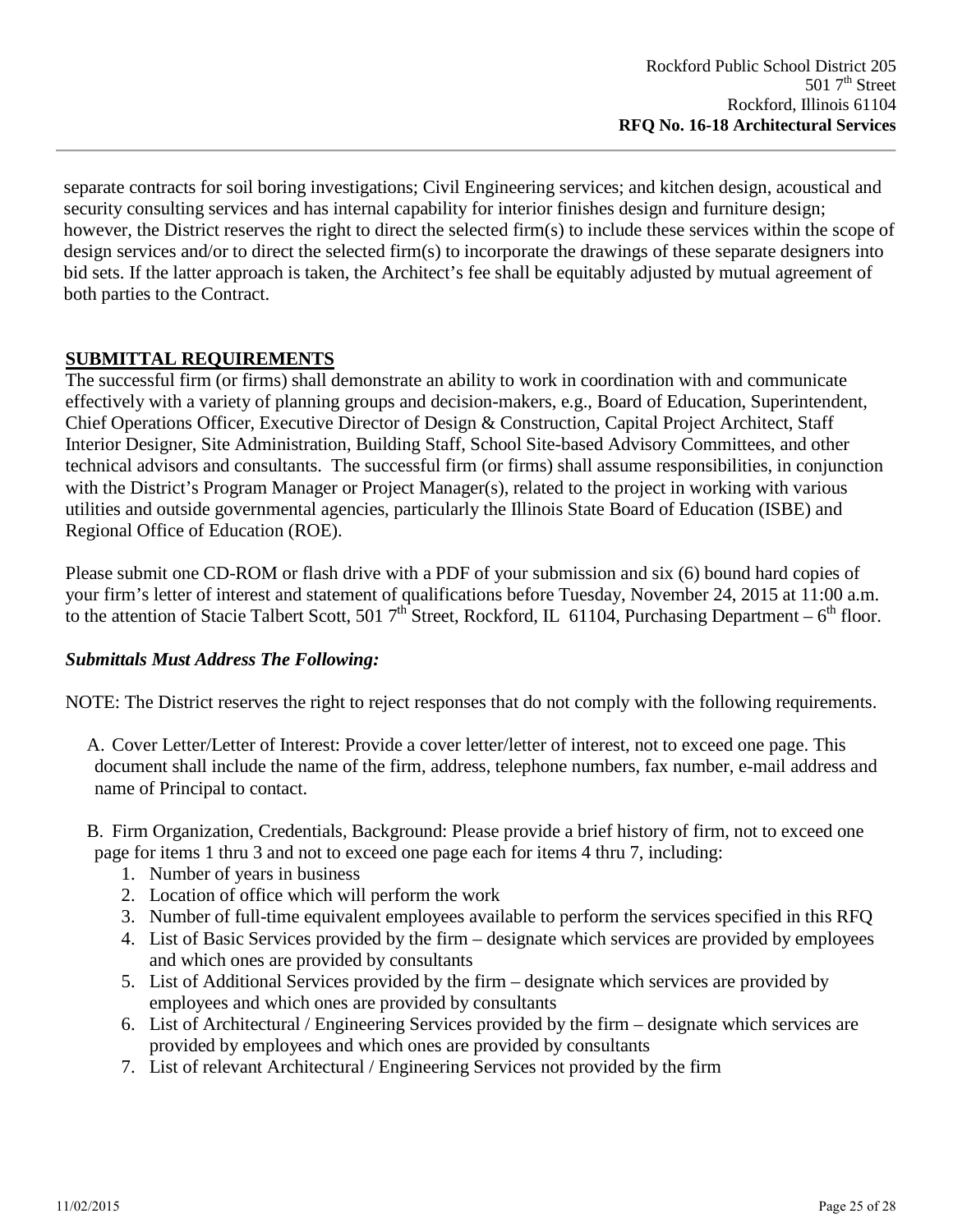- C. Relevant Experience: Please provide a list, not to exceed one page per project, of up to eight of the most recent projects of similar scope and size including:
	- 1. Project Name/location
	- 2. Year complete/current status
	- 3. Client Name (District Name)
	- 4. Identification of funding source (State, Local, etc.)

#### D. Project Team

- 1. Identify "Principal-in-Charge" for the project and include a one-page résumé for this individual.
- 2. Identify key team members assigned to the project in a list and provide a one-page résumé of qualifications for each.
- 3. Identify proposed consultants for this project in a list. Include one-page résumés and related experience for each member of these firms that may be assigned to the project.
- E. Firm Resources
	- 1. Technical capabilities (not to exceed one page)
	- 2. Cost estimate history and change order evaluation (show examples of recent cost estimate vs. actual bid amount, if available) (not to exceed two pages)
	- 3. Sample schematic design estimate for an actual project (no page limit– please include as an appendix)
	- 4. Project approach relative to this District (not to exceed one page)
	- 5. Experience developing schedules and timelines (not to exceed one page)
	- 6. Experience in working with state agencies such as ISBE and ROE (not to exceed one page)
- F. Scope of Work
	- 1. In a straightforward manner not to exceed two pages, present the proposed approach to achieve the objectives and tasks described in this RFQ. It should include sufficient detail to completely describe the planned approach including management of the design schedule.
- G. Client Satisfaction/References
	- 1. Provide letters of reference for up to four clients
	- 2. Has your firm ever been terminated or replaced by another firm during the design or construction of any project? If so, explain in detail and provide results any litigation/claims on the project.
	- 3. Provide a statement of the firm's financial stability.
	- 4. Provide a list of at least four educational client references for which your firm has performed similar services. References shall include:
		- a. District Name and address
		- b.Contact Name and telephone number
		- c. Project Name and Date
- H. Required Forms For firms that are teaming, all firms must complete the required forms separately.
	- 1. General Conditions and Instruction for All RFQs
	- 2. Bid-Rigging Certification
	- 3. Minority and Women-Owned Business Concern Representation
	- 4. Certificate Regarding Debarment, Suspension, Ineligibility and Exclusion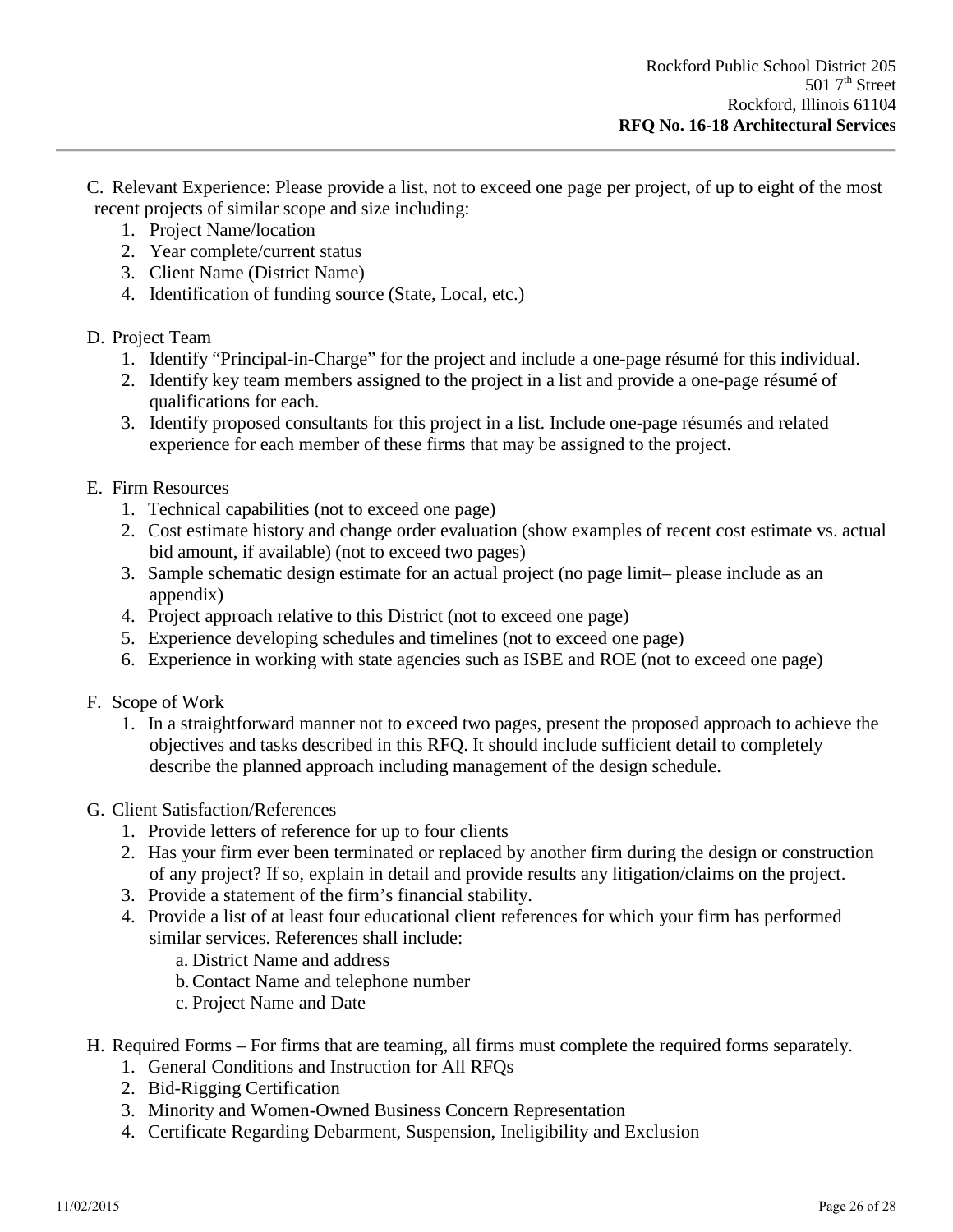- 5. Certificate Regarding Lobbying
- 6. OFAC Compliance
- 7. Vendor Conflict of Interest Disclosure Form
- 8. Form W-9 Department of the Treasury Internal Revenue Service

**NOTE:** Firms shall NOT mention estimates of costs or proposals in terms of dollars, hours required, percentage of construction cost, or any other measure of compensation. This prohibition applies to all forms of communication including, but not limited to, written, verbal and electronic. This prohibition shall remain in place until such time that the District selects a specific firm to submit a fee proposal for each project. The District may select a single firm for both projects, or it may select a separate firm for each of the two projects. In no event, shall the District select more than one firm per project; however, this provision is not intended to preclude a joint venture of two firms. Nonetheless, the District reserves the right to solicit a proposal from the next ranked firm should it not be able to come to an agreement with the higher ranked firm.

**IMPORTANT: All questions or clarification requests regarding this RFQ are to be directed to the District's Executive Director of Budget and Purchasing, Stacie Talbert Scott, via email to [stacie.scott@rps205.com.](mailto:stacie.scott@rps205.com) Attempts by members of a submitting firm to contact the Board, Selection Committee members (other than Mrs. Scott via email) or other District employees regarding this RFQ can lead to an immediate disqualification of the firm.**